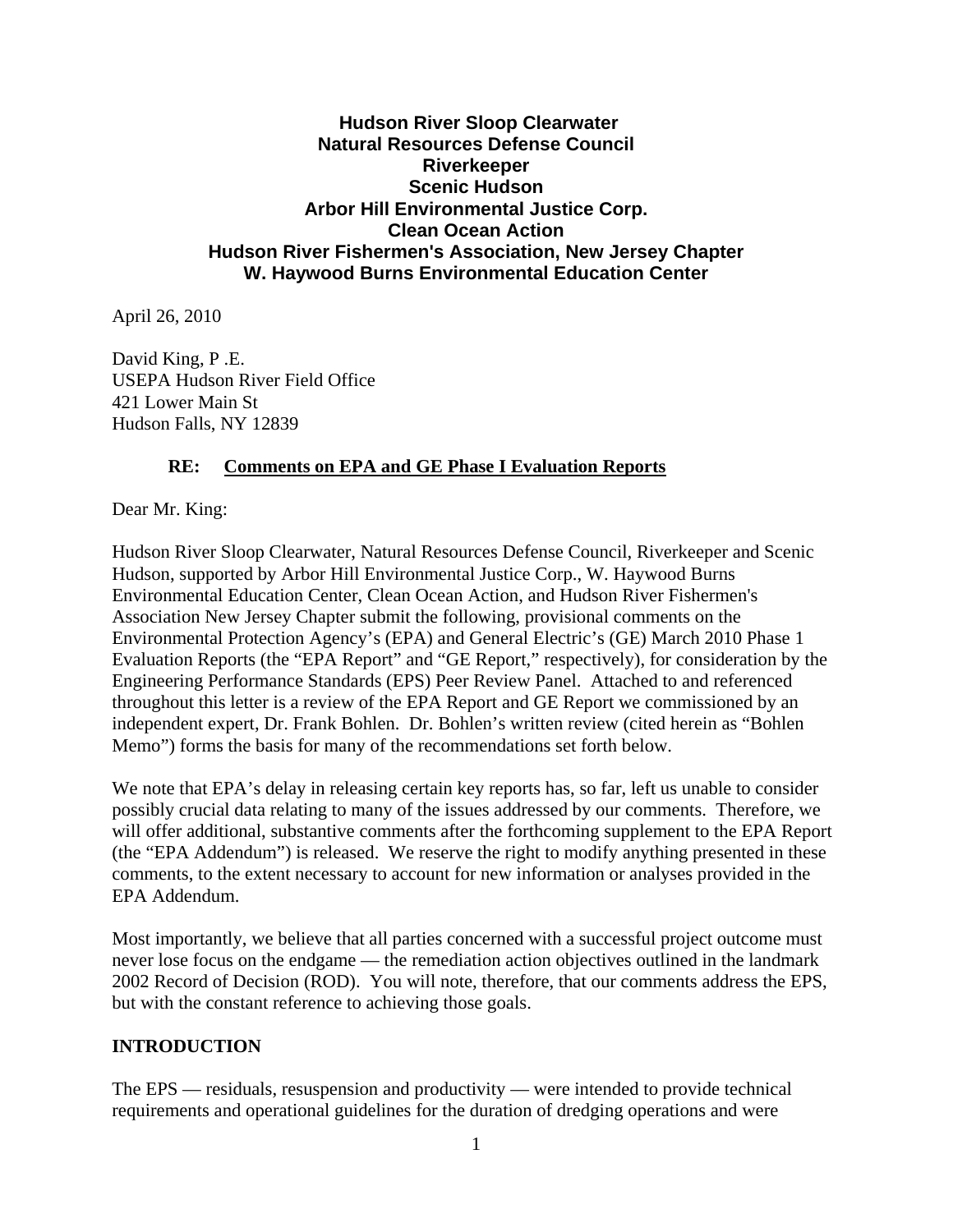carefully constructed to allow the EPA and GE flexibility in achieving firmly established remediation objectives. As summarized by EPA in a March 2009 fact sheet (titled "General Overview EPS") the remedial objectives established in the ROD are as follows:

- Diminish PCB levels in sediments in order to reduce PCB concentrations in river water that are above water quality standards.
- Reduce cancer risks and noncancer health hazards to people who eat fish from the Hudson River by reducing the concentrations of PCBs in fish.
- Lower the risks to fish and wildlife by reducing the concentrations of PCBs in fish.
- Reduce the quantity (mass) of PCBs in sediments that may be consumed by fish and wildlife.
- Minimize the long-term movement of PCBs downriver.

Execution, evaluation, and monitoring of the cleanup is governed by the ROD, in which EPA selected the dredging remedy and defined the general rules governing it, and the Consent Decree (CD), whereby General Electric took responsibility for designing and implementing the selected remedy, pursuant to stringent EPA oversight. As provided by the ROD, the Engineering Performance Standards (EPS) developed for and applied during Phase 1 are now being examined, prior to beginning Phase 2. "The information and experience gained during the first phase of dredging will be used to evaluate and determine compliance with the performance standards. Further, the data gathered will enable the EPA to determine if adjustments are needed to operations in the succeding phase of dredging or if performance standards need to be reevaluated."[1](#page-1-0)

Unfortunately, EPA's and GE's evaluations of Phase 1 have resulted in two equally complicated and difficult reports that outline vastly different conclusions for many aspects of the first season of dredging.[2](#page-1-1) In order to more accurately assess the "performance" of the performance standards, we reviewed the purpose of the EPS as established by the ROD .

The ROD provides that the EPS:

- "will be enforceable, and based on objective environmental and scientific criteria. The standards will promote accountability and ensure that the cleanup meets the human health and environmental protection objectives of the ROD";<sup>[3](#page-1-2)</sup> and
- "will ensure that dredging operations are performed in the most efficacious manner, consistent with the environmental and public health goals of the project."<sup>[4](#page-1-3)</sup>

<span id="page-1-0"></span> $<sup>1</sup>$  ROD Sec. 13.1, p. 97.</sup>

<span id="page-1-1"></span><sup>2</sup> *See generally* Bohlen Memo at 2.

<span id="page-1-2"></span><sup>&</sup>lt;sup>3</sup> ROD Sec. 13.1, p.95.

<span id="page-1-3"></span> $4$  ROD Sec. 11.5, p. 85.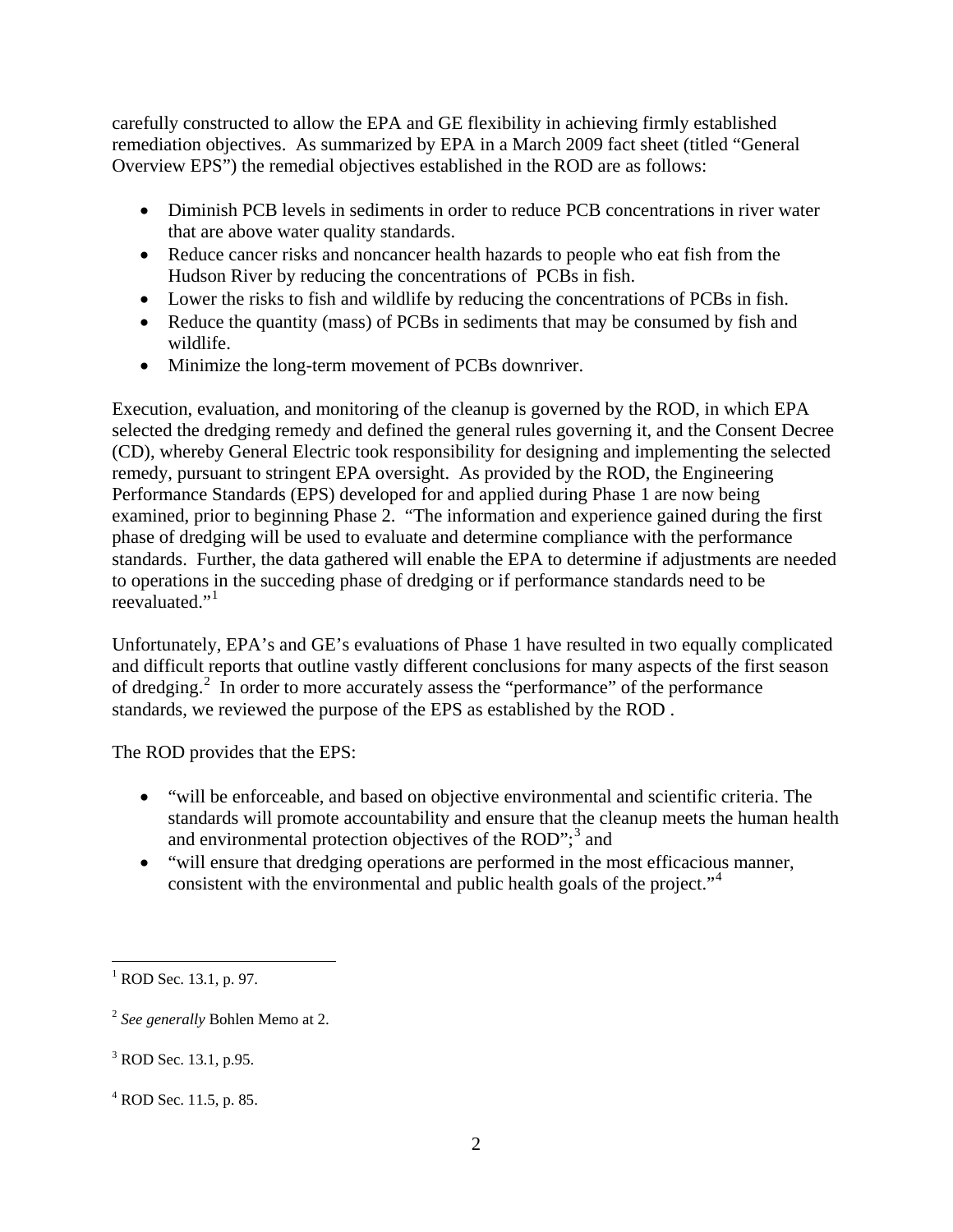Although not always comprehensible in EPA's and GE's contradictory reports, it is clear from the information collected during Phase 1 of the dredging project – especially the fact that so much more contamination was discovered than was believed to be present in the targeted dredging areas – that the removal of PCBs to targeted cleanup levels is even more essential than originally believed. We believe the scientific and technical expertise exists within GE and EPA to remove these PCB-contaminated sediments, as they now plan for Phase 2 of the cleanup. The long-term benefits to the whole Hudson River system – the ecology, the economy, and public health – are dependent on GE and EPA utilizing this expertise going forward.

With the above considerations in mind, we offer the following comments on each of the 3 EPS. For each of the standards, we provide a brief summary of issues and observations to provide context; highlight key differences between the EPA Report and GE Report; and provide recommendations for Phase 2, aimed at better addressing critical challenges the project experienced in Phase 1. As to the inter-relationships among the standards, we emphasize that, consistent with the goal of achieving the ROD's remedial objectives of protecting public health and the environment, the productivity standard should be subservient to the goals of minimizing sediment resuspension and remobilization, limiting residual sediment left in the river, and maximizing the river's *long-term recovery* to full health.<sup>[5](#page-2-0)</sup> Productivity should not be an arbitrary standard that prevents the successful application of an adaptive management approach to fully achieve remedial objectives.

# **I. RESUSPENSION STANDARD**

# **A. Summary of the Issue and Observations**

The Engineering Performance Standard for Dredging Resuspension "is designed to limit the concentration of PCBs in river water, such that water supply intakes downstream of the dredging operations are protected, and the downstream transport of PCB-contaminated dredged material is appropriately constrained."[6](#page-2-1) Further the EPS determined that "a routine water quality monitoring program will be implemented to verify that the objectives of the Resuspension Standard are met during dredging."[7](#page-2-2) The Resuspension Standard as stated, was to be applied in Phase 1 and based upon experience, revised as necessary in Phase 2.<sup>[8](#page-2-3)</sup>

Due to the use of the Hudson as a drinking water supply by certain communities, a central component of the Resuspension Standard correlates directly to the federal drinking water standard of 500 nanograms per liter (ng/L) or 500 parts per trillion (ppt). As a precaution to prevent exceedances, a Control Level of 350 ng/Lwas set, which, if exceeded, would trigger consideration of additional mechanisms to prevent resuspension. Water samples were taken at Halfmoon and Waterford Water Intakes, as well as in Poughkeepsie. As expected, PCBs in the

<span id="page-2-0"></span><sup>&</sup>lt;sup>5</sup> Following review of the forthcoming EPA Addendum, we anticipate being able to address, in more detail, the issue of the remedy's effect on long-term recovery on how it relates to review of the existing EPS.

<span id="page-2-1"></span><sup>6</sup> EPA Engineering Performance Standards, 2004; v. 2, p. 4.

<span id="page-2-2"></span> $^7$  *Id.* 

<span id="page-2-3"></span><sup>8</sup> *Id.* v.1, p.37.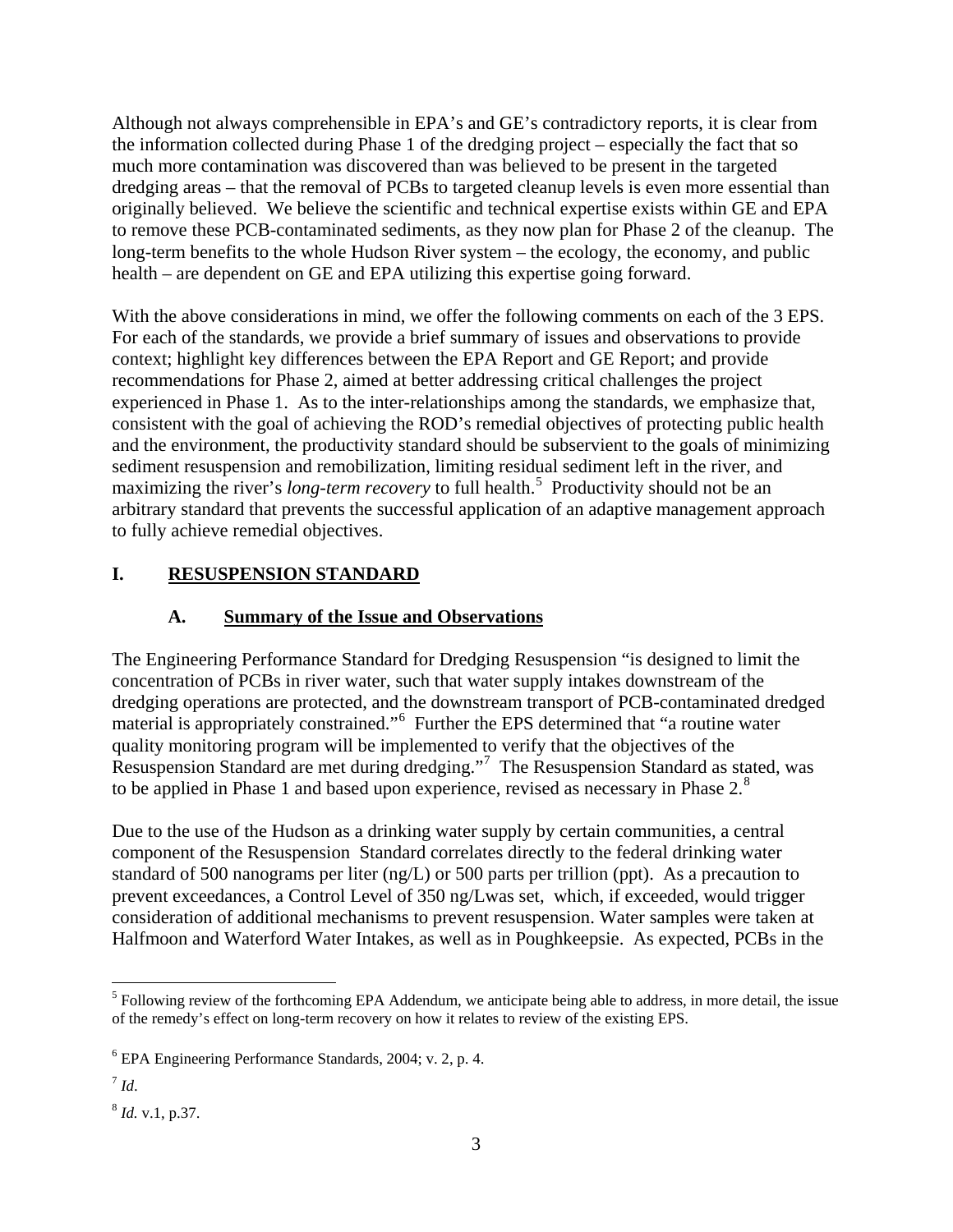water column were elevated above baseline during dredging. EPA reports that PCB concentrations at the Far-Field Monitoring stations at Thompson Island, Lock 5, Stillwater, and Waterford exceeded the drinking water standard of 500 ppt on three occasions in 5 months and resulted in three work stoppages.<sup>[9](#page-3-0)</sup>

Additional components of the Resuspension Standard are the PCB "Load" criteria, <sup>[10](#page-3-1)</sup> which reference the amount of PCBs resuspended and available to move downstream. The Load criteria were anticipated to be adjusted based on final project design and were based on the recognition in the ROD that "[a]lthough precaution to minimize resuspension will be taken, it is likely that there will be localized temporary increases in suspended PCB concentrations in the water column and possibly on fish PCB body burdens."<sup>[11](#page-3-2)</sup>

Initially, the ROD projected a cumulative load of total PCBs to the Lower Hudson during the dredging project of approximately 650 kg (approximately 1% of the total mass of 70,000 kg of PCBs to be removed), or 65 kg in Phase 1, which was thought to be 10% of the project. However, the Remedial Design, developed several years later, indicated that 18% of the mass would be removed in Phase 1, and the Phase 1 Load Control was revised to 18% of 650 kg, or 117 kg for Total PCBs (TPCB) and 39 kg for Tri+ PCB.<sup>12</sup> The daily average of 600 g/day in Phase 1 was revised proportionally to 1,080 g/day TPCB and 361 g/day of Tri+ PCB as Far-Field Control Levels, based on the revised anticipated PCB mass removal.<sup>[13](#page-3-4)</sup>

The Baseline load to the River refers to that amount which was average in pre-dreding conditions; measurements taken from 2004 through 2008 determined that the average or baseline pre-dredging load was 137 kg per year, with a spike of 364 kg in 2006. EPA calculated that in 2009 the dredging caused an additional 151 kg over baseline, for a total of 288 kg.<sup>[14](#page-3-5)</sup>

<span id="page-3-0"></span><sup>&</sup>lt;sup>9</sup> EPA Report at ES-3.

<span id="page-3-1"></span><sup>&</sup>lt;sup>10</sup> EPA considered and modeled PCB Loads when selecting the dredging remedy, "REM-3/10/Select," and compared the remedy load calculations to that which would occur with natural attenuation. Specifically, in the 2002 ROD, the agency noted that "[b]y greatly reducing the mass of PCBs in the surface sediments, the selected remedy will also reduce the long-term transport of PCBS from each River Section to the next and from the Upper Hudson to the Lower Hudson River." EPA projected that these permanent reductions would lead to at least a 38% reduction of the PCB load that is transported to the Lower Hudson in the 10 years following the remedy as compared to MNA alone (with upstream sources control). ROD Section 14.4, pp. 106-08.

<span id="page-3-2"></span><sup>11</sup> ROD Sec. 11.5, p. 85; *see also* EPA EPS v.2, p. 50.

<span id="page-3-3"></span><sup>&</sup>lt;sup>12</sup> EPA Report at I-9. (Tri+ PCB refers to the sum of concentrations of cogeners with 3 or more chlorine atoms, which tend to be more hydrophobic and more toxic than mono- or di-chlorinated biphenyls.)

<span id="page-3-4"></span><sup>&</sup>lt;sup>13</sup> EPA Report at Intro 9. EPA notes that the load criteria were not revised again however, to address the larger than planned PCB mass removed.

<span id="page-3-5"></span> $14$  It is also important to note that baseline loads are declining more slowly than forecast with the gap between actual and forecast baseline loads widening over ten years from 1998 to 2008. Forecast load over this 10-year period increased from the original pre-ROD modeled prediction of 2,200 kg by 1,800 kg to 4,000. According to EPA's PowerPoint presentation to the Peer Review Panel (slide 20), due to the slow decline, the amount observed by 2008 was 2.5 greater than the model would have predicted for this year. Furthermore, the observed baseline loads to the Lower Hudson prior to dredging were substantially greater than the model forecast and EPA now predicts that over 25 years the loads to the Lower Hudson River under MNA will be substantially greater than those forecast by the model by approximately 6,000 kg over 25 years. See EPA Report at I-14.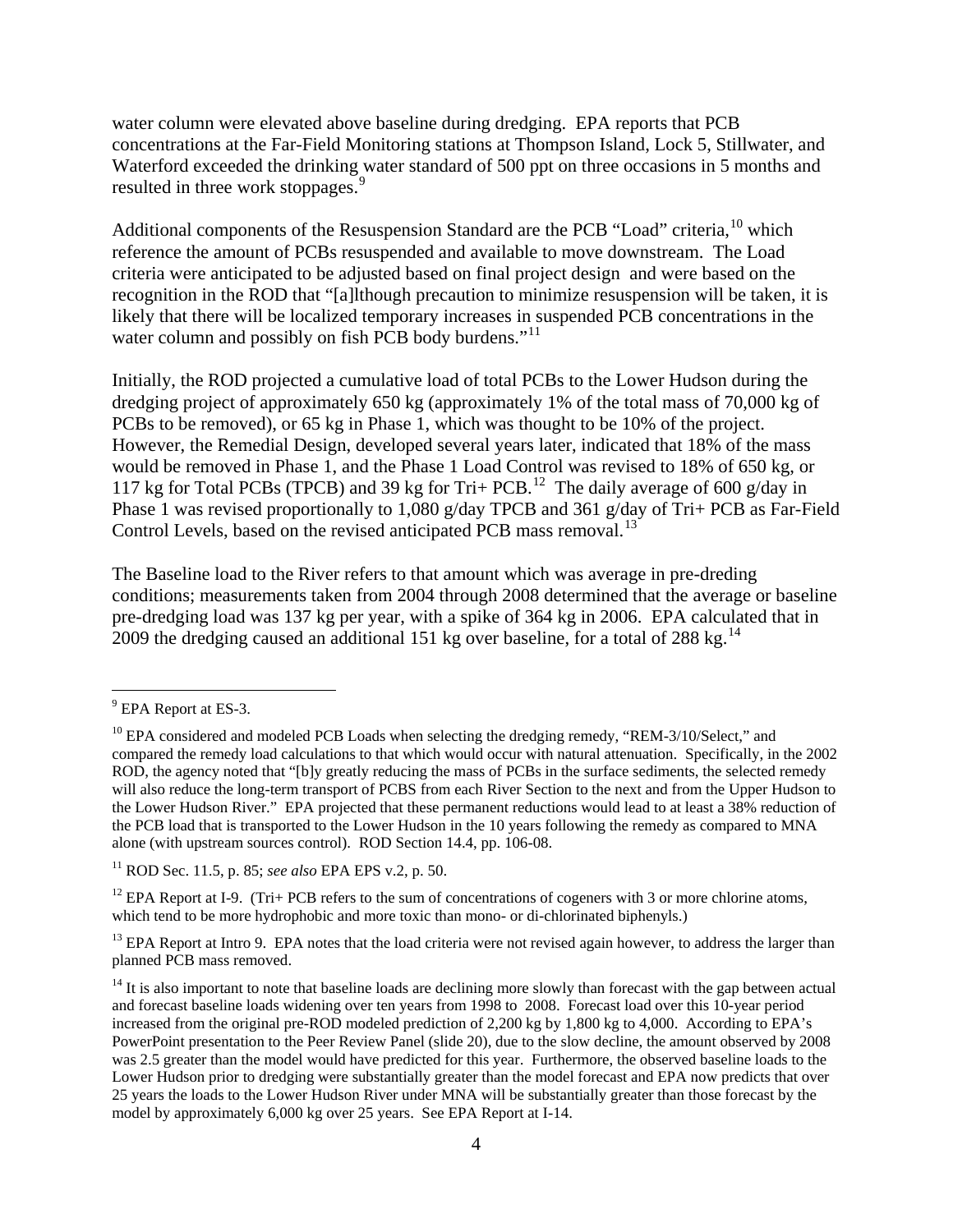Measurements of PCBs in the water column were taken at Fort Edward (grab sample), Thompson Island (24-hr composite), Lock 5 at Schuylerville (24-hr composite), Stillwater (grab sample), Waterford (24-hr composite) and Cohoes (grab sample -- to assess the impact of the Mohawk), with additional grab samples in Albany and Poughkeepsie in the Lower Hudson. NYS Department of Health also monitored water quality at Port Ewen, Rhinebeck and Poughkeepsie, where the Hudson River supplies municipal drinking water.

Elevations in load were measured throughout the dredging season decreasing downstream from the work areas. EPA reports that most of the exceedances of the 1,080 g/day control level were measured at Thompson Island, fewer at Lock 5, and rarely at Waterford. Even at Thompson Island the estimated PCB load above baseline was relatively small – 440 kg, or just over 2 percent of the 20,000 kg removed. It is believed that most of the sediment that was resuspended settled out before being transported downstream to an area that will not be remediated under the remedy selected in the ROD. Elevations in water column concentrations at all far-field monitoring stations decreased rapidly to pre-dredging baseline after dredging ended on October 27.<sup>[15](#page-4-0)</sup> EPA reports that samples taken at Albany and at Poughkeepsie showed no observable impacts of dredging to Tri+ PCB water column concentrations downstream of Waterford.<sup>[16](#page-4-1)</sup>

The Bohlen Memo as well as EPA's and NYS DEC's analyses of Phase 1, indicate that the first season of dredging was complicated by several factors that influenced resuspension, including the following:

- Higher than average precipitation resulted in markedly increased quantity, velocity and force of river flow.
- Far more woody debris at the bottom of the river than expected was encountered which increased the difficulty removing inventory and masked large reservoirs of contaminants. This was also a major cause of the inaccuracy of depth of contamination (DoC).
- Inaccurate DoC led to multiple dredging passes, which increased resuspension.
- Non-aqueous Phase Liquid (NAPL) raw PCB oil was released at work sites and observed as atypical oil sheens. EPA has stated in various public fora that these sheens contained high concentrations of PCBs that were difficult to remove from the river system and that hey did not respond well to commonly used absorbent materials. They rose and resettled, as is typical of NAPL, which is heavier than water. PCB-bearing oils were thought to contribute to exceedances of the drinking water standard of 500 ppt.
- More erosion occurred between the original sampling and the start of project, which added to the amount of PCBs to be removed.

<span id="page-4-0"></span> $\overline{a}$ <sup>15</sup> EPA Report at ES-4.

<span id="page-4-1"></span><sup>&</sup>lt;sup>16</sup> EPA Report at I-4.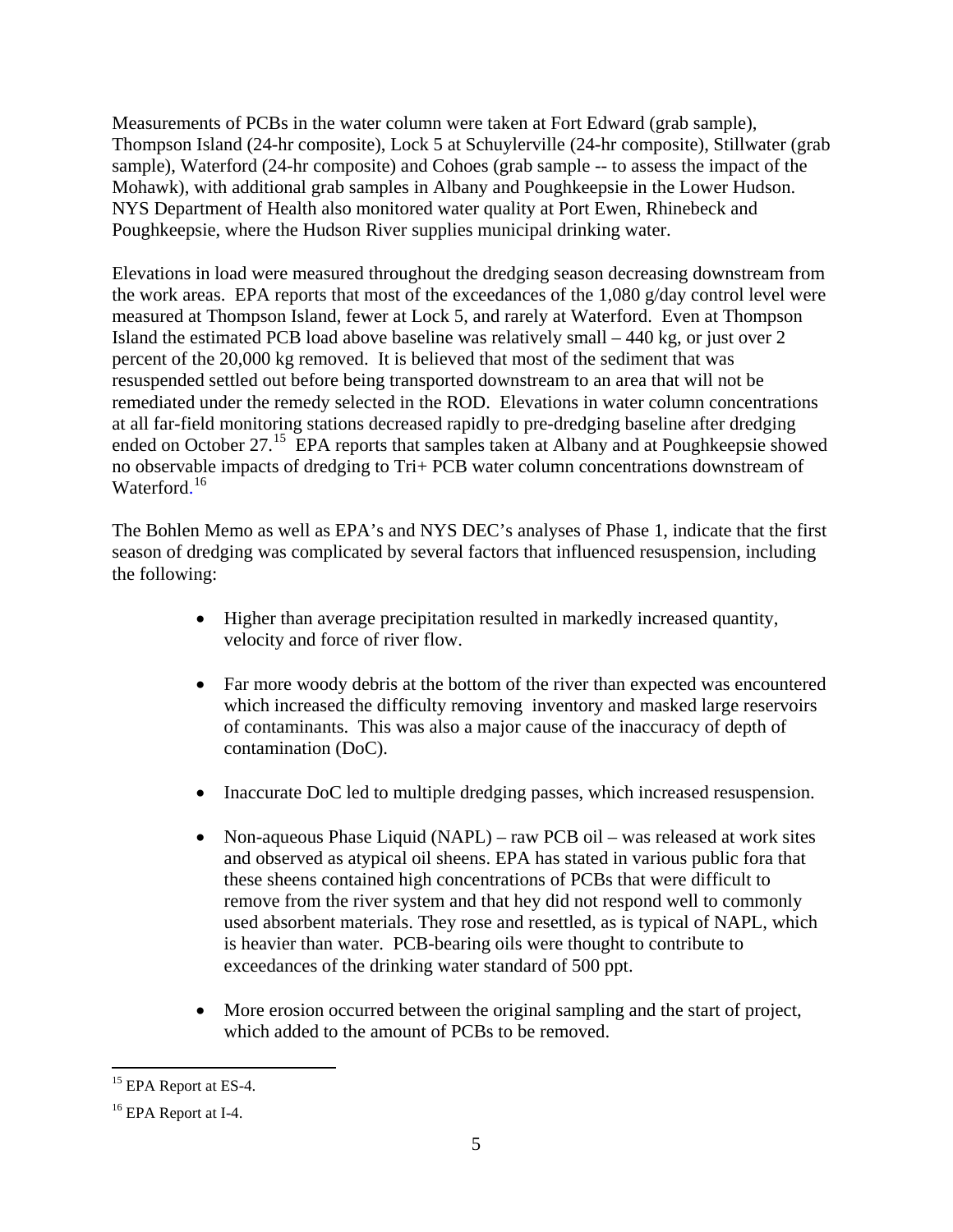• Limited scow availability caused work slowdowns so that CUs were exposed and subject to resuspension by river currents for prolonged periods.

The data show that although the resuspension of PCBs was greater than anticipated, the removal of sediment volume and PCB mass exceeded project goals for Phase 1, and there were no measurable impacts to the Lower Hudson or to fish tissue beyond 2 to 3 miles downstream of the Thompson Island Pool. $^{17}$  $^{17}$  $^{17}$ 

# **B. Basic Differences Between EPA and GE Reports**

Resuspension Standard: GE states that the Resuspension Standard cannot be met because as the season moved forward and production rates increased, resuspension standards were exceeded and that this will occur more frequently during Phase  $2.^{18}$  $2.^{18}$  $2.^{18}$  EPA notes most of the elevations occurred early in the season during start up and that once they had a chance to address these with GE's contractors, the cumulative mass load as a fraction of the mass removed decreased dramatically then stabilized around the 1% target.<sup>[19](#page-5-2)</sup>

Measurement of PCB concentrations: GE notes that average water column concentrations during dredging of 250 ppt, were 5 times baseline and that at Thompson Island Pool (TIP) they ranged from [20](#page-5-3)0-400 ppt and exceeded the control level of 350 ppt 20% of the time.<sup>20</sup> While this may be true, EPA stressed that conditions were unusually unfavorable, that exceedances of the MCL were rare, and that these exceedances decreased with distance and ceased after dredging ended. EPA and GE differed in their reporting of the number of exceedances of the 500 ppt drinking water resuspension standard, with EPA reporting three instances and GE ten. This was due to the use of different methodologies to determine concentrations. GE's method was based on variable concentrations in different types of sediment, while the EPA method was based on a constant concentration in all sediments. EPA notes that the cumulative loads of Total PCB at Waterford, which is the station of importance with respect to downstream impact, did not exceed 1% of the mass removed during Phase 1 (*i.e.,* 200 kg for Total PCB, and 70 kg for Tri+ PCB.[21](#page-5-4)

EPA is recommending that Waterford become the single station for compliance with the Performance Standards for resuspension since the purpose is to minimize loads to the Lower Hudson.<sup>[22](#page-5-5)</sup> Similarly, EPA is recommending that exceedances of 500 ppt trigger operational changes, but not necessarily a shutdown, because Waterford and Halfmoon use an alternative of drinking water. They would also maintain the control level of 350 ppt for discretionary use by EPA.

<span id="page-5-0"></span><sup>&</sup>lt;sup>17</sup> EPA Report at ES-2.

<span id="page-5-1"></span><sup>&</sup>lt;sup>18</sup> GE Report, at ES-5.

<span id="page-5-2"></span><sup>&</sup>lt;sup>19</sup> Hudson River PCBs Site, EPA's Phase 1 Evaluation PowerPoint Presentation to the Peer Review Panel, slide 24, Feb. 17, 2010.

<span id="page-5-3"></span> $20$  GE Report, at ES-16.

<span id="page-5-4"></span><sup>21</sup> EPA Report at IV-4.

<span id="page-5-5"></span> $22$  EPA Report at ES-11.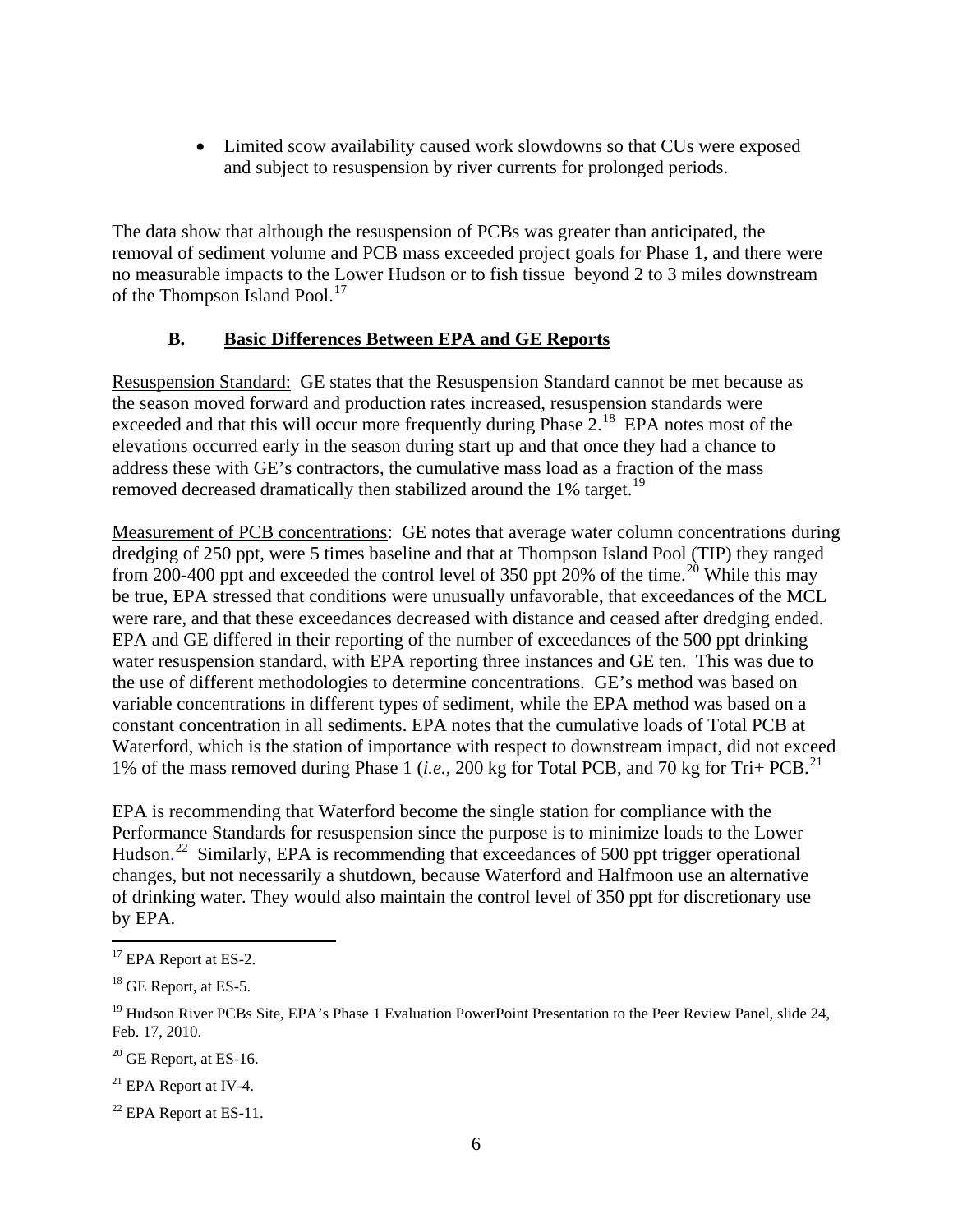EPA is also recommending constructing an additional sampling station at Stillwater for 24-hr. composite samples, and changes in near and far-field solids criteria, while maintaining the seven-day averaging period for daily loads.

Calculation of Load: We withhold comment on the differences between EPA's and GE's calculations of the downstream flux until we have had an opportunity to review the forthcoming EPA Addendum.

# **C. Challenges and Recommendations[23](#page-6-0)**

*Challenge:* **Inaccurate pre-dredging characterizations of DoC led affected dredging operations in several ways that contributed to increased resuspension.** 

# *Recommendations:*

**Reduce inaccuracy of DoC by performing targeted additional coring prior to Phase 2.** For the reasons detailed in the Bohlen Memo (p.4), we recommend that, as part of the Phase 2 design, sediment sampling data from Phase 1 be reviewed, with particular emphasis on locations where probe depth of penetration exceeded the core depth, in order to identify locations for coring to improve the understanding of DoC prior to Phase 2. The more preliminary information can be gained efficiently, especially with regard to locating layers of debris and assessing contaminated sediment that may lie below it, the less the remainder of the project will be confounded by insufficient information related to Depth of Contamination.<sup>[24](#page-6-1)</sup>

**Reduce or eliminate "fine grading" and instead use an "overcut" in each pass to remove more inventory.** Multiple passes that resulted from the fine grading  $(3 - 6)$  cuts) designed into Phase 1 delayed progress and caused significant amounts of resuspension.<sup>25</sup> For the reasons detailed in the Bohlen Memo, we recommend that an overcut of 9 to 18 inches depending on the degree of confidence of the cores for each pass. $26$ .

# *Challenge:* **Excessive contamination sometimes leaked from the bucket while it was being moved over the water toward the barge.**

*Recommendations:* 

<span id="page-6-0"></span><sup>&</sup>lt;sup>23</sup> Note that many of the recommendations in this letter will help address one or more "challenge" identified by the Phase 1 evaluations. In many instances, this is noted explicitly, but there are likely cases of cross-cutting benefits that are not explicitly identified herein.

<span id="page-6-1"></span><sup>24</sup>*See also* NYS DEC, *Hudson River PCBs Federal Superfund Site, Report on Observation from Phase 1 Dredging Oversight, Recommendations for Changes for Phase 2* (NYS DEC Report)*,* at pp. ii, 6.

<span id="page-6-2"></span><sup>25</sup> *See* Bohlen Memo at 11.

<span id="page-6-3"></span> $^{26}$  *Id.*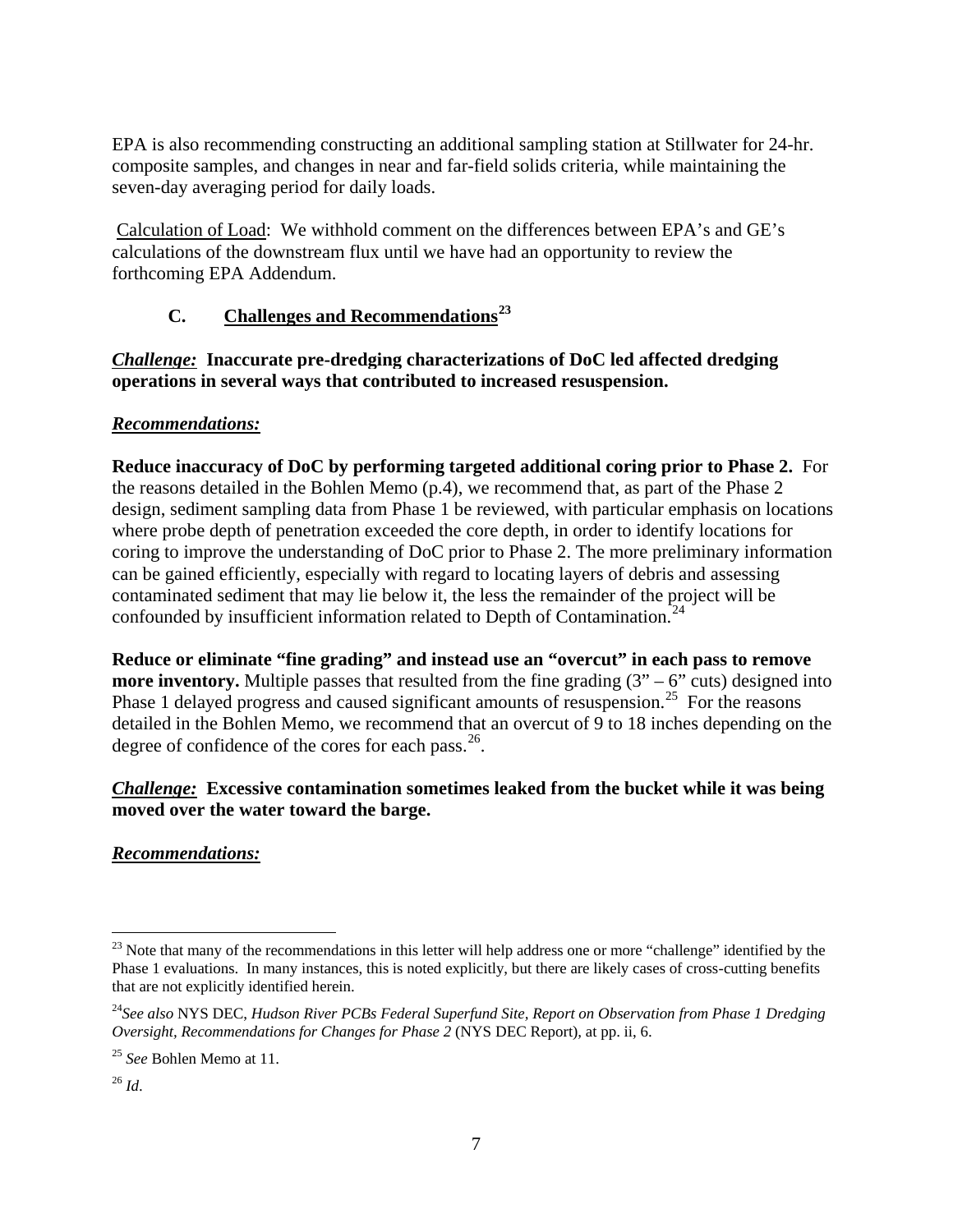**Eliminate decanting to the extent possible, including elimination of all intentional decanting.** For the reasons detailed in the Bohlen Memo (at 14), we recommend the minimization of decanting to the extent possible, including elimination of all intentional decanting. We also call to your attention NYS DEC's analysis and recommendation on this point: "Each dredge bucket should be lifted and emptied directly into the scow without intentionally pausing to allow the dredge bucket to drain into the river. The process of decanting water from dredge buckets could have been a significant contributor to the near field PCB surface water concentrations, contributing to the exceedances of the project air standards in the dredge corridor." $^{27}$  $^{27}$  $^{27}$ 

**Consider alternative dredge buckets and/or the use of closure sensors on the clamshell buckets, for use in sediments containing a high fraction of woody debris.** For the reasons detailed in the Bohlen Memo (at 12), we recommend consideration of alternative buckets, such as covered excavators, which may be subject to less debris interference; to evaluate this option, field tests should be conducted this year, prior to the start of Phase 2 dredging. In addition, as detailed in the Bohlen Memo (at 12), we recommend the use of a rugged bucket sensor – such as those routinely used for navigational dredging in contaminated areas of the NY/NJ Harbor– to indicate to the operator whether any mechanical bucket has fully closed before it is hoisted. This would allow for precautions to be taken when debris obstructs closure of the bucket, such as efforts to more fully achieve bucket closure before hoisting, and slowing the hoist speed to minimize loss of material whenever a bucket cannot be fully closed due to debris (which is also a standard practice in NY/NJ Harbor).

# *Challenge:* **Non-sediment-bound PCBs were uncovered and contributed to downstream transport of contamination.**

*Recommendation:* **Add a surface sorbent mat to the containment booms preventatively around all active dredge areas to intercept oil slicks as they occur.** For the reasons detailed in the Bohlen Memo (at 13), we recommend this as a relatively low-cost means to trap additional PCBs and reduce downstream flux. (Careful analysis of the mat contents would also help clarify the character and source of the PCBs in any observed sheens.) We also call to your attention NYS DEC's related recommendation of including in the EPS an "expanded description of the purpose of the specification (to reduce to the extent practical the releases of NAPL to the water column of the river, contributing to increased concentrations in surface water and air)" and "requiring recovery of sorbent materials within 1 day of deployment or when saturated if sooner than one day." $^{28}$  $^{28}$  $^{28}$ 

# *Challenge:* **Scow and tug traffic contributed to PCB resuspension, especially in shallow areas.**

# *Recommendations:*

<span id="page-7-0"></span> $\overline{a}$ <sup>27</sup> NYS DEC Report at p. vii.

<span id="page-7-1"></span><sup>28</sup> *Id.* at ES-ii.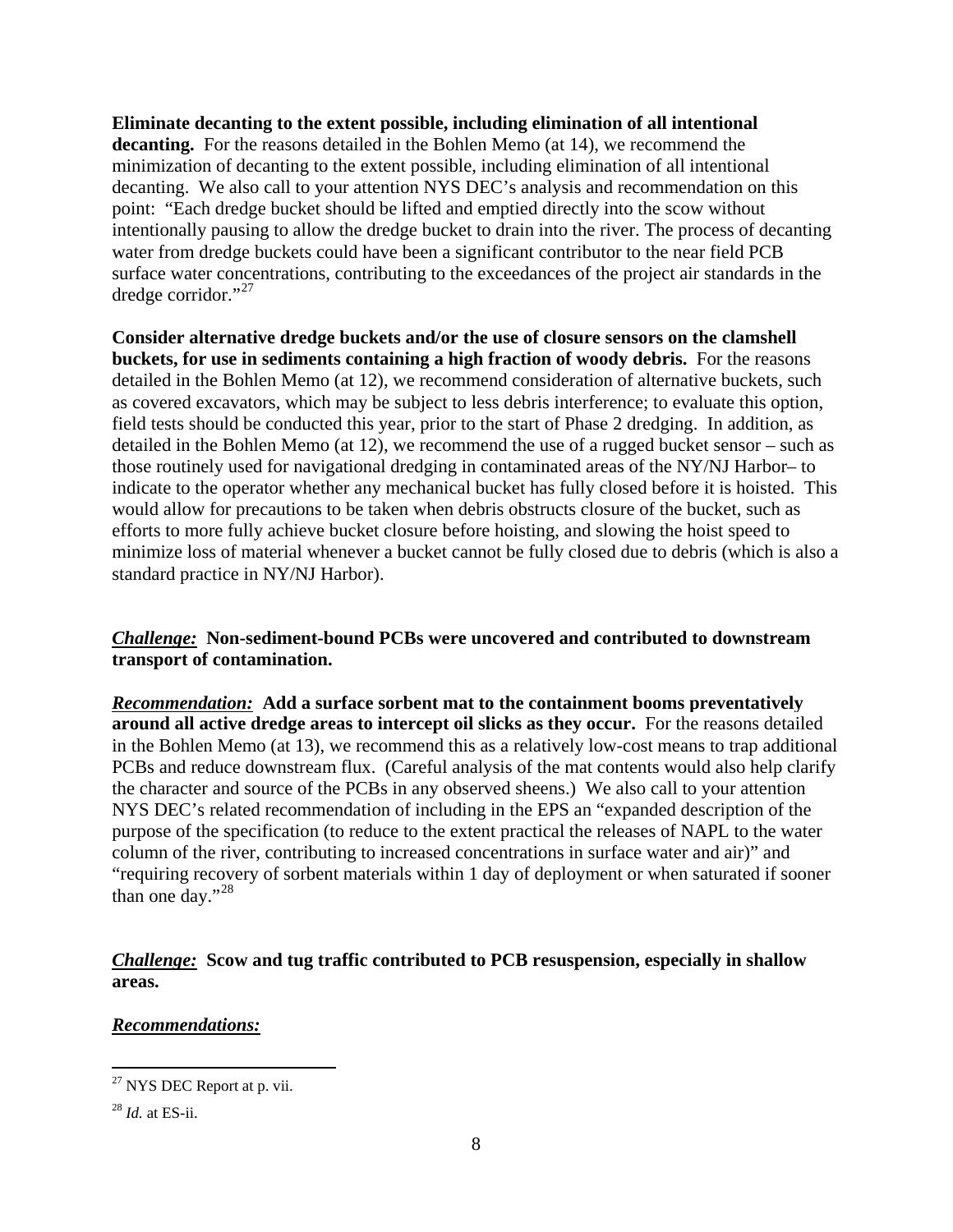**Extend capacity of unloading wharf to improve scow availability.** EPA reports that "problems at the unloading wharf limited scow availability, which was the single largest factor in lost available dredging time affecting productivity."<sup>[29](#page-8-0)</sup> This meant work areas were open to resuspension longer than necessary. NYS DEC recommends that "the Phase 2 design should include installation of redundant offloading and processing equipment at the offloading wharf. The rate at which scows could be offloaded and returned to the dredge platforms would be increased, and sufficient redundant capacity would be available to allow for maintenance and repair of the equipment to reduce down time.<sup>[30](#page-8-1)</sup>

**Consider using large, shallow-draft barges with on-board water processing capabilities, in conjunction with selective use of hydraulic dredging and/or with mechanical dredging.** As explained in the Bohlen Memo (at 13-14), this should be considered in areas where shallow water depth limited access to dredging areas. A hopper barge modified with water treatment capability could remove enough water to make transportation to the sediment treatment facility efficient.

**Increase access dredging where needed.** Resuspension from scow and tug traffic can be reduced by additional access dredging to increase channel depth and allow for more laden draft and propeller-driven scour (prop-wash) clearance depth. NYS DEC recommends that access dredging be done to allow full-sized scows to be used in areas which would otherwise be dredged using mini-hoppers to reduce the number of tug trips in a work area to change out the mini-hoppers, allow more efficient use of the dredge platforms, and reduce the resuspension due to prop wash and grounding in the shallows. $31$ 

*Challenge:* **Monitoring efforts may not have been optimally deployed.** The Phase 1 EPS were based on the assumption that near-field TSS concentration and turbidity were suitable indicators of PCB concentration in the water column. TSS concentrations were measured both during transect monitoring (twice a day during daylight hours) and buoy monitoring (every 6 hours) located 300 meters from the dredging operation(s). TSS concentrations, which generally remained below the near-field resuspension control level of 100 mg/l per day, did not correlate with far-field measurements that occasionally exceeded control level of 350 ng/L, as well as resuspension standard/MCL, especially at the Thompson Island Dam. In August GE proposed and implemented a special monitoring protocol that included water column samples for PCB, POC/DOC and TSS analysis at nine locations within the Phase 1 dredging area -- seven along transects perpendicular to river flow to capture PCB transport along the full cross section of the river and two inside the sheet piling and silt curtains deployed in the East Griffin Island Area (EGIA). Metals monitoring in Phase 1 indicated that dredging did not result in exceedances of NYS water quality standards and can be reduced in Phase  $2^{32}$  $2^{32}$  $2^{32}$ 

<span id="page-8-0"></span> $29$  EPA Report at Intro 11.

<span id="page-8-1"></span><sup>&</sup>lt;sup>30</sup> NYS DEC Report at v.

<span id="page-8-2"></span><sup>&</sup>lt;sup>31</sup> NYS DEC Report at iii.

<span id="page-8-3"></span><sup>32</sup> *Id.* at pp. vii, 4.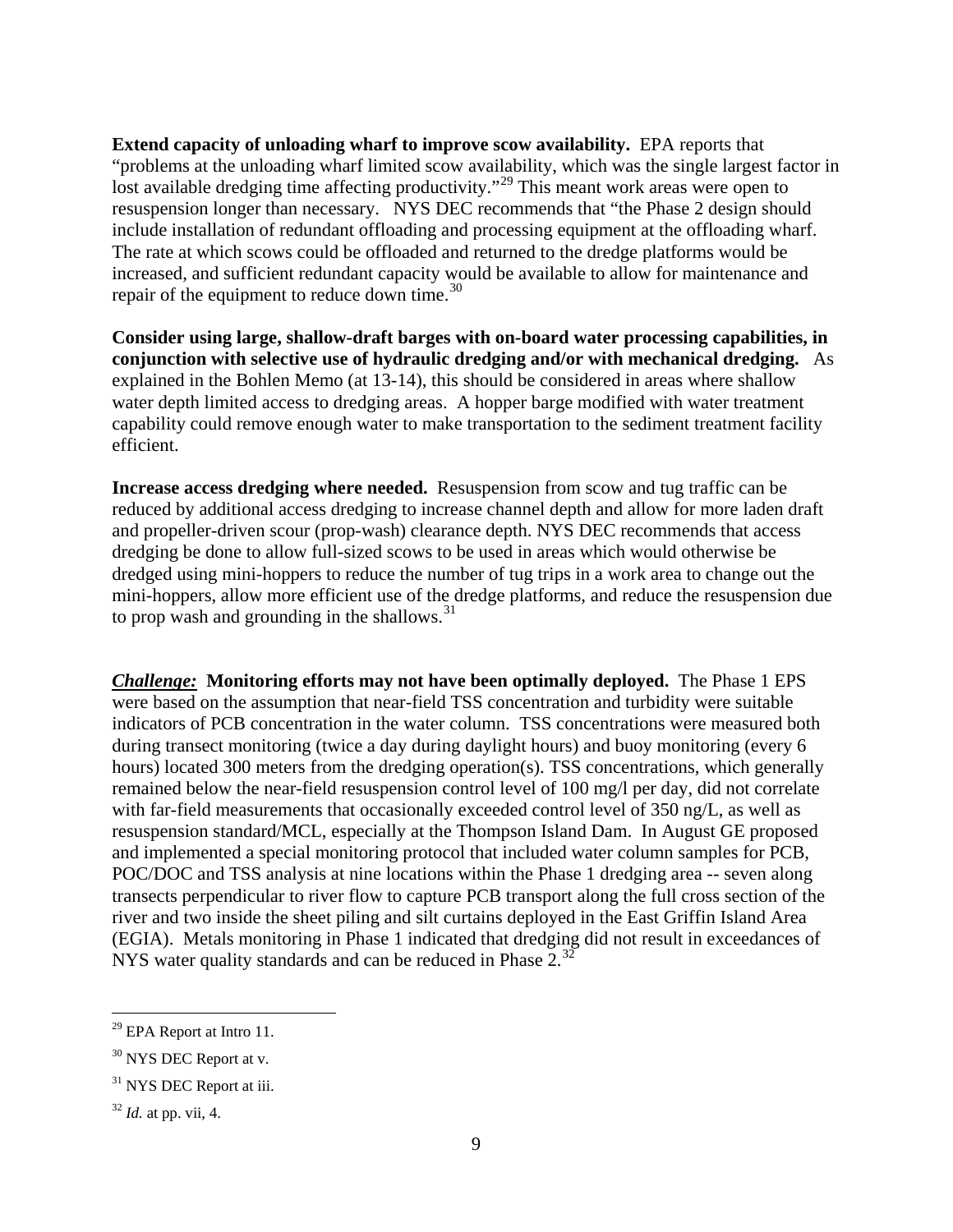## *Recommendations:*

**Reduce near-field monitoring of total suspended solids (TSS) and turbidity, as well as heavy metals sampling in near- and far-fields.** For the reasons detailed in the Bohlen Memo (at 15-16)**,** these monitoring protocols can be revised, as this data served as poor surrogates for monitoring PCBs suspended in the water column, underestimating this load (DEC).

**Give serious consideration to adding an automated 24-hour composite sampling station at Stillwater to better assess load from the southern end of Thompson Island Pool.** EPA recommends that this would allow for better assessment of PCB loads during Phase 2.<sup>[33](#page-9-0)</sup>

**Give serious consideration to supplemental far-field sampling to reduce uncertainty and address variability in sample results.** DEC recommends that supplemental sampling be conducted to ensure that the data are representative of actual site conditions.<sup>[34](#page-9-1)</sup>

*Challenge:* **The mass of PCBs (and volume of sediment) that must be removed to achieve cleanup targets (***i.e.***, the residuals standard) is greater than anticipated.** Dredging greater amounts of contaminated sediment creates the possibility of re-suspending greater amounts of PCBs.

*Recommendation:* **Carefully re-evaluate limitations on far-field mass loading (***i.e.***, downstream flux), in light of new information and forthcoming analyses.** All of the recommendations above will tend to decrease resuspension per-unit of sediment dredged. Nonetheless, due to the greater amount of contamination that has been encountered, as compared to pre-Phase 1 estimates, even with the application of these precautions there may be a potential for cumulative downstream flux of PCBs in excess of the existing resuspension standard. The mass loading component of the resuspension standard for Phase 2 should be set at a level that maximizes the river's *long-term recovery* to full health. Accordingly, revisions to the Resuspension Standard recommended by EPA should be seriously considered in light of the analysis forthcoming in the EPA Addendum. We will submit supplemental comments following an opportunity to review the Addendum.

# **II. RESIDUALS STANDARD**

# **A. Summary of the Issues and Observations**

The Residuals Standard is a set of standards and procedures for managing the residual contamination in the sediment that remains following the removal of the contaminated inventory

<span id="page-9-0"></span><sup>&</sup>lt;sup>33</sup> Currently, Lock 5 is used as the point of compliance once dredging operations are within 1 mile of the Thompson Island station. EPA's consultants, E&E, recommended that a 24-hr. composite monitoring station constructed at Stillwater should be considered to provide additional automated data collection when dredging is taking place at the southern end of the Thompson Island pool. *USEPA Oversight Team Phase 1 Observations Report, Hudson River PCB Superfund Site Prepared for U.S. Environmental Protection Agency, Region 2 by Ecology & Environment, Inc.*, at 20-21.

<span id="page-9-1"></span><sup>&</sup>lt;sup>34</sup>NYS DEC Report at iii.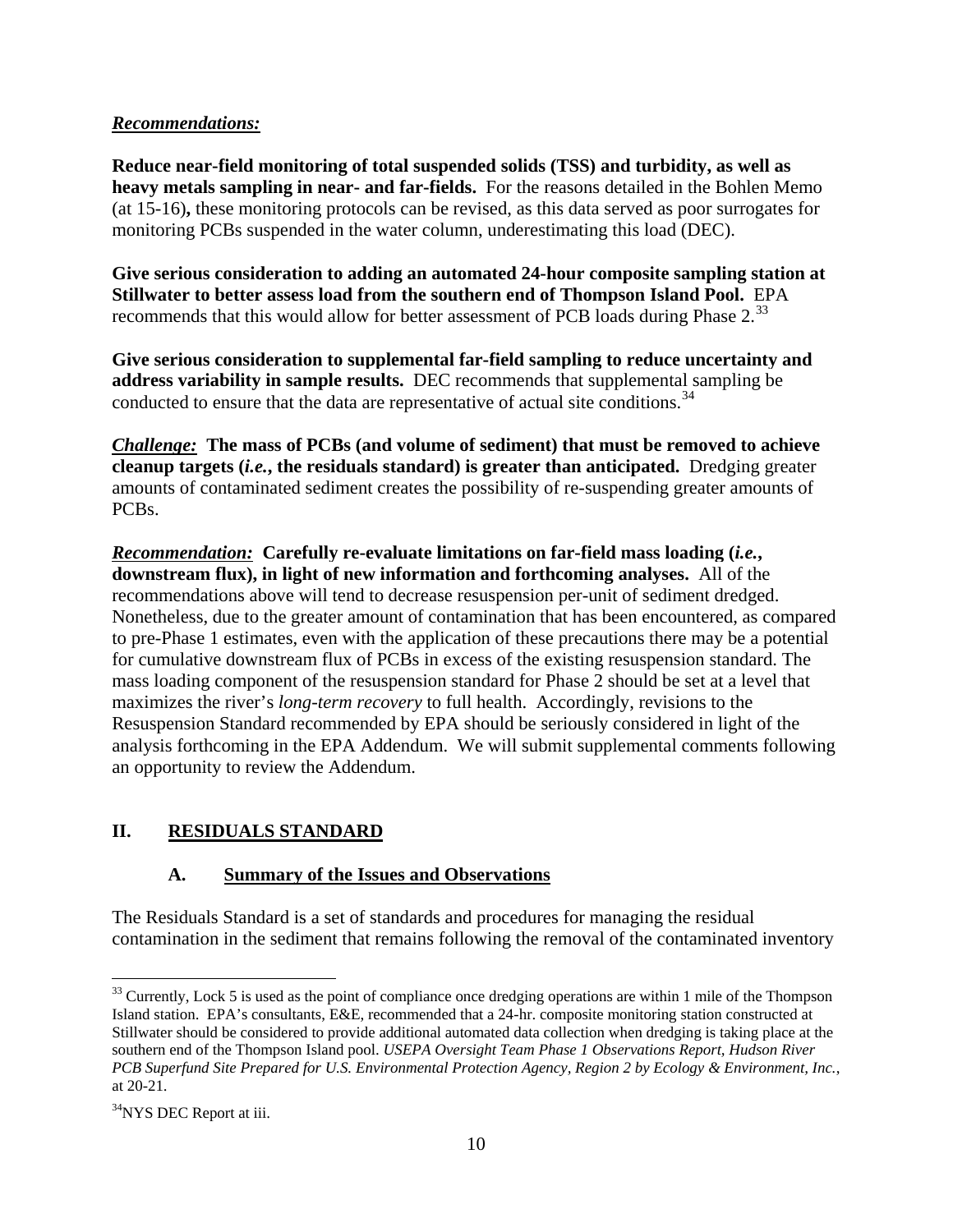at a particular area (Certification Unit, or "CU"). It includes a post-dredging sampling program to assess the PCB concentrations in remaining sediments. During Phase 1, based on the results and analysis of the sampling and the number of dredging passes that were conducted, a particular CU was either re-dredged, re-evaluated, or closed with backfill or an engineered cap. Pursuant to the ROD, the Residuals Standard calls for removal of PCB contaminated sediments in Phase 1 areas targeted for dredging sufficient to achieve a residual of no more than 1 mg/kg Tri+ PCBs prior to backfilling.<sup>[35](#page-10-0)</sup>

Although seventy-five percent of the 'adjusted area<sup>[36](#page-10-1)</sup> was completed and closed in compliance with the Residuals Standard, EPA reports that it was necessary to cap portions of several CUs out of compliance with the Residuals Standard – about 25% of the adjusted area. This resulted in capping of approximately one-third of the river bottom dredged during Phase 1 and was approximately four times the percentage contemplated by the Residuals Standard. The two most important factors affecting the project's ability to meet the Residuals Performance Standard appear to have been the significant underestimation of the Depth of Contamination (DoC) and the schedule/dredging season time constraints. Additionally, EPA reports that GE's cost-savings goal was at the expense of the Residuals Standard.<sup>[37](#page-10-2)</sup>

The procedures pursuant to the Residuals Standards interact with both the Resuspension and Productivity Standards. It appears that, in certain instances, the Residuals Standard was made subservient to productivity concerns. We emphasize that capping was not the selected remedy and, therefore, the standards and implementation for Phase 2 must be carefully evaluated to remain faithful to the ROD. Accordingly, we expect to supplement and revise our analysis of this section, after an opportunity to review the forthcoming EPA Addendum.

# **B. Basic Differences Between EPA and GE Reports**

GE recommends that the Residuals standard be "streamlined" so that CUs are closed more quickly and dredging is limited to one or two passes at most.<sup>[38](#page-10-3)</sup> GE asserts that remaining PCBcontaminated sediment should then be capped or covered with backfill. GE's recommendations appear to largely be driven by its goal of adhering to the "time limit"[39](#page-10-4) on dredging and its view of a tension between the Residuals Standard and the Productivity Standard, compliance with which is affected by delay in completion of work within a given CU, as well as tension between the Residuals Standard and the Resuspension Standard, compliance with which is adversely impacted by multiple dredging passes. $40$ 

<span id="page-10-0"></span><sup>35</sup> EPA EPS, vol. 1, p. 52; ROD Sec. 13.1, p. 95.

<span id="page-10-1"></span> $36$  EPA Report at ES-2. EPA notes that the adjusted area excludes structure and shoreline setbacks.

<span id="page-10-2"></span> $37$  EPA Report at ES-8. Specifically, EPA reports that to minimize the removal and processing of clean material, GE required a tolerance of only 3 inches above or below the DoC, leading to extensive and unnecessary fine grading.

<span id="page-10-3"></span><sup>&</sup>lt;sup>38</sup> GE Report at ES-6.

<span id="page-10-4"></span><sup>&</sup>lt;sup>39</sup> GE Report at ES-7.

<span id="page-10-5"></span> $40$  GE has also stated that they sought to minimize the amount of clean sediment that is dredged, treated and sent for disposal. EPA Report at ES-8.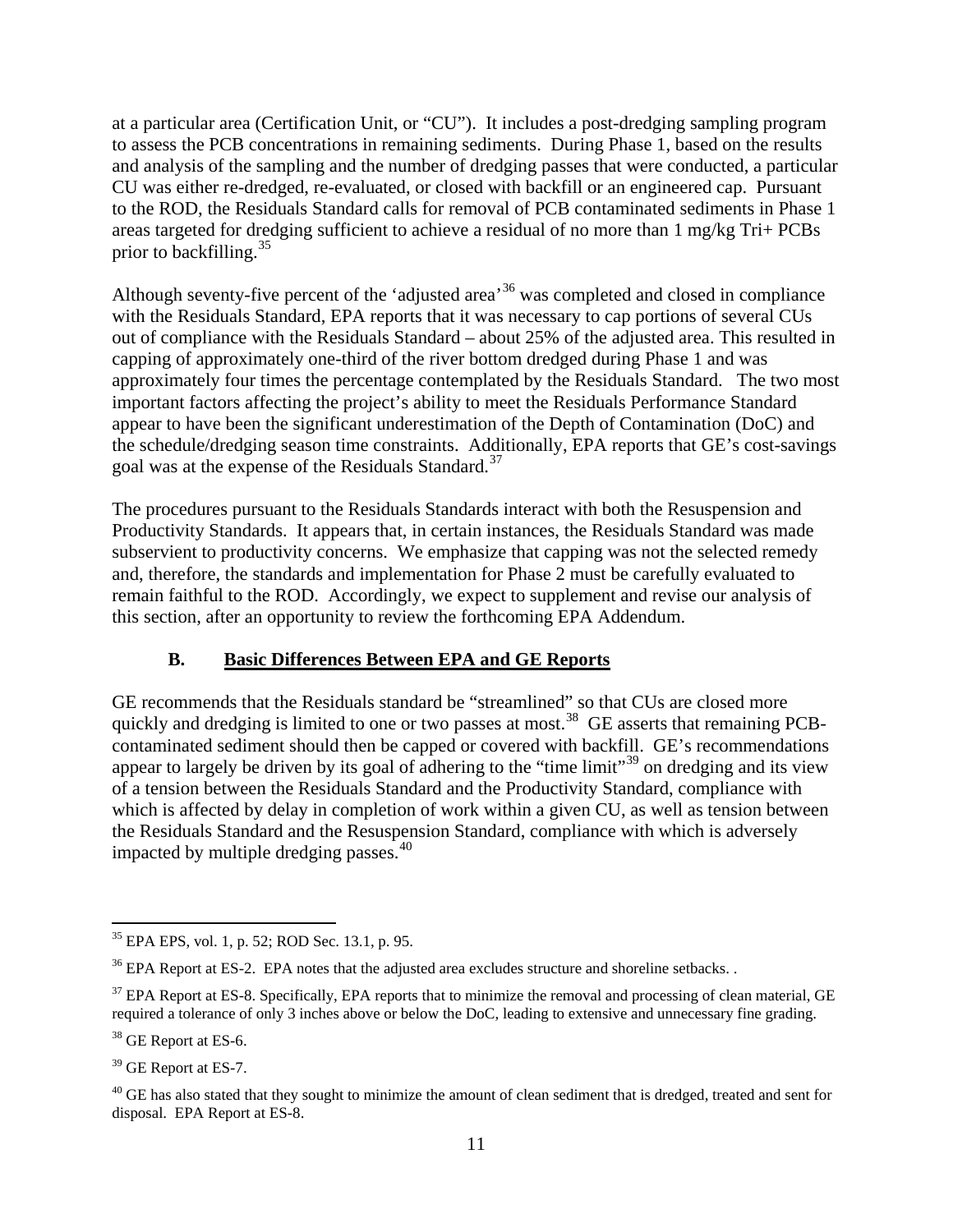EPA asserts that, with certain procedural changes, "[t]he ROD objective of removal of all contaminated sediments above 1 mg/kg can be attained"<sup>[41](#page-11-0)</sup> and that most CUs will be completed in less than four, and likely within two, dredging passes.<sup>[42](#page-11-1)</sup> EPA observes that due to the significant underestimation of the DoC, the application of the Residuals Standard served to detect "inventory" rather than to sample and manage thin layers of residuals and notes that total PCB mass and volume were roughly 1.5 times higher than the original estimates in the project design in the ten of 18 CUs scheduled to be dredged in Phase 1. Accordingly, EPA recommends a more robust DoC evaluation with improvements in the collection of cores, thus better targeting remaining inventory and minimizing the number of dredging passes, without limiting them specifically; these steps will also serve to maintain productivity targets and minimize resuspension.<sup>43</sup>

### **C. Challenges and Recommendations**

*Challenge:* **Multiple dredge passes associated with the significant underestimation of DoC contributed to delays, which increased resuspension and increased the use of capping** *in lieu* **of removal.** 

#### *Recommendations:*

**Reduce inaccuracy of DoC by performing targeted additional coring prior to Phase 2.** This recommendation is detailed in Part I.C., above, in connection with achievement of the resuspension standard. The same recommendation can also greatly improve compliance with the residuals standard, as more accurate DoC will decrease the need for more than two passes in many areas, allowing for more removal of inventory (and hence less residual contamination).

**Analyze the entire length of each core taken to assess residuals.** For the reasons detailed in the Bohlen Memo (p. 11), we agree with EPA's recommendation that post-dredging core analysis should include the analysis of the entire of the cores taken to assess residuals  $\langle 24 \rangle$ inches), rather than simply the upper 6 inches, in order to detail inventory and the associated additional dredging requirements. This clearly has the potential to reduce the need for multiple additional passes to achieve target levels. NYS DEC also supports this recommendation, noting:

If the DoC were redefined after the first dredge pass through analysis of the entire cored interval, instead of only analyzing the uppermost samples of a core… any subsequent dredge pass would be much more likely to be based upon a correct understanding... This change would allow for the setting of up to date target depths for the contractor to meet, take into account any changes to the river bottom since the data upon which the design was based were gathered, and eliminate any

<span id="page-11-0"></span><sup>&</sup>lt;sup>41</sup> EPA Report at II-71.

<span id="page-11-1"></span><sup>42</sup> *Id*. at II-75.

<span id="page-11-2"></span><sup>&</sup>lt;sup>43</sup> EPA Report, at II-68 – II-75. EPA also recommends that the Residuals Standard should be simplified to place cases in one of only four main categories, and identification of non-compliant nodes should also be simplified. The simplification of procedures for the contractors and officials on site seems sensible.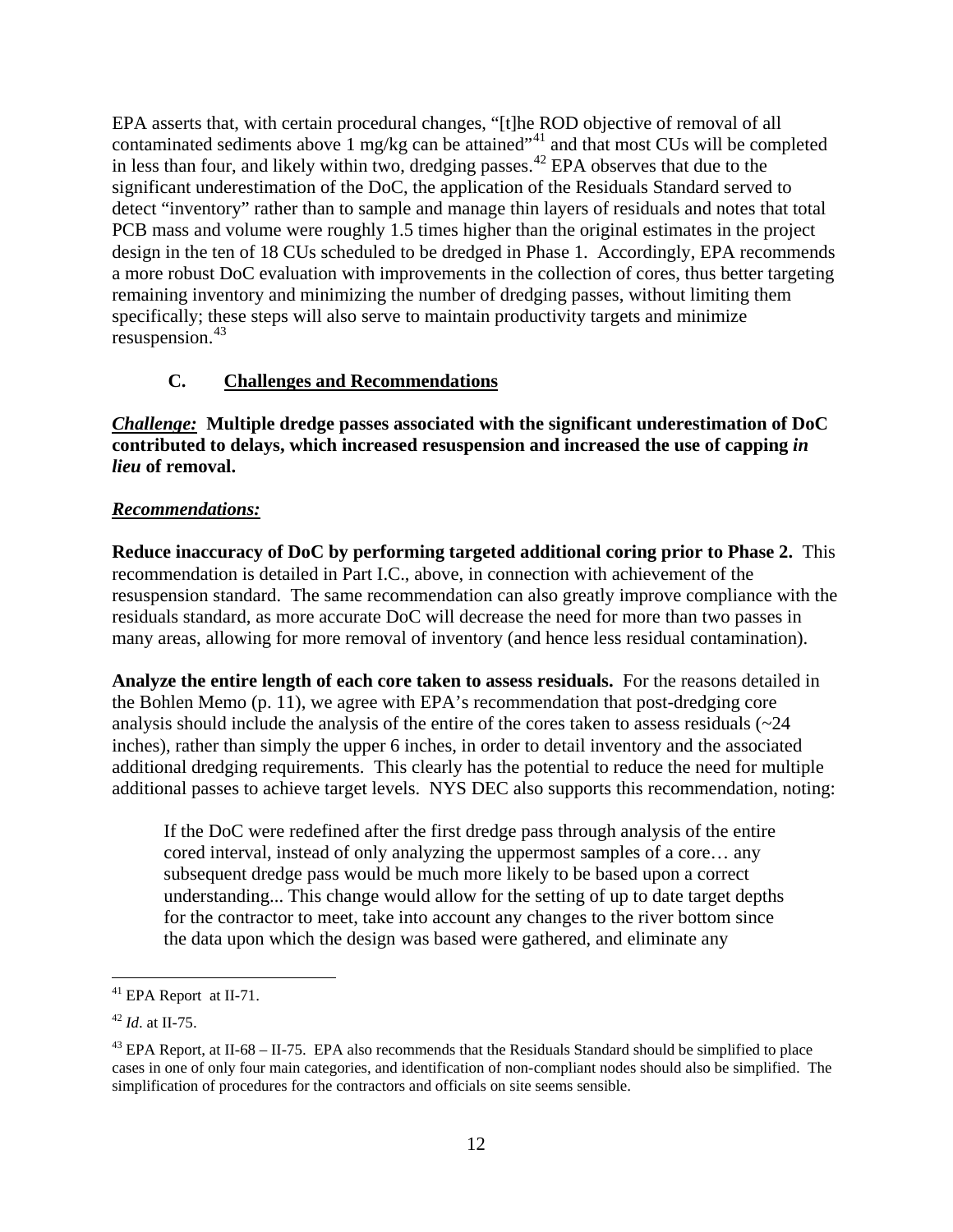potential sampling bias associated with the overlying material on the river bottom which was removed during the first dredge pass.  $44$ 

**Reduce or eliminate fine-grading and instead use an overcut in each pass to remove more inventory.** This recommendation is detailed in Part I.C., above, in connection with achievement of the resuspension standard.[45](#page-12-1) Additionally, we note that strong consideration should be given to EPA's apparently sensible recommendations that DoC should be confirmed via post-dredging core sampling after every dredging pass,<sup>[46](#page-12-2)</sup> that every core should have contiguous segments with Total PCB concentrations less than 1.0 mg/kg to establish DoC, [47](#page-12-3) and that deposits of wood debris should be removed so as to reduce the required number of passes and reduce the need for capping. [48](#page-12-4)

*Challenge:* **The capping rate was too high.** Due to the significant underestimation of DoC in the Phase 1 design, the capping rate was too high, particularly given that the ROD rejected capping in favor of removal. Moreover, problems with the long term stability, monitoring, and responsibility for maintenance of capped areas, as well as navigational needs, render that option clearly sub-optimal. $49$ 

For example, the area of CU-1 at the Fort Edward Yacht Basin was subject to a very high rate of capping over contaminated sediment. The Canal Corporation reports that the current cap rises to a depth of 12 feet below the surface, and full navigational use of the facility requires a depth of 14 feet. Also, at 12 feet, the current cap will be subject to scour and disturbance by vessels using the Canal. Moreover, use of caps in navigational channels makes the necessary maintenance dredging more difficult to achieve without damaging the caps placed over highly-contaminated sediments.<sup>[50](#page-12-6)</sup>

*Recommendations:* Improving the accuracy of the DoC, as recommended above, will serve to lessen the rate of capping. Similarly, as noted above, larger overcuts will reduce the need for capping. We add the following additional recommendations to minimize capping, and ensure that any capping that occurs is as stable as possible:

## **Capping within navigational channels should be avoided where possible, and if necessary, rise only to a maximum of 14 feet below the surface.** Regarding CU-1, we recommend that all

<span id="page-12-0"></span><sup>44</sup> NYS DEC Report at iv.

<span id="page-12-1"></span><sup>45</sup> *See also* EPA Report at II-70 (" A nine inch overcut is deemed to be a 'fair balance' between too much overcutting and more rapid completion;" and recommending that where DoC in a CU is based on incomplete cores, the overcut should be increased to 18 inches).

<span id="page-12-2"></span><sup>&</sup>lt;sup>46</sup> EPA Report at II-67.

<span id="page-12-3"></span><sup>47</sup> *See* EPA Report at II-67.

<span id="page-12-4"></span><sup>48</sup> EPA Report at II-71.

<span id="page-12-5"></span><sup>49</sup> *See* Bohlen Memo at 16 and letter from Carmella Mantello, Director New York State Canal Corp. to Mr. David King, USEPA (March 29, 2010) raising these and other concerns.

<span id="page-12-6"></span><sup>50</sup> *See* Bohlen Memo at 16; *see also* Testimony of Carmella Mantello, Director of NYS Canal Corporation to EPA Hudson River PCB Peer Review Panel, available at http://readme.readmedia.com/Canal-Corporation-Provides-Testimony-to-EPA-Hudson-River-Dredging-Peer-Review-Panel/1161939.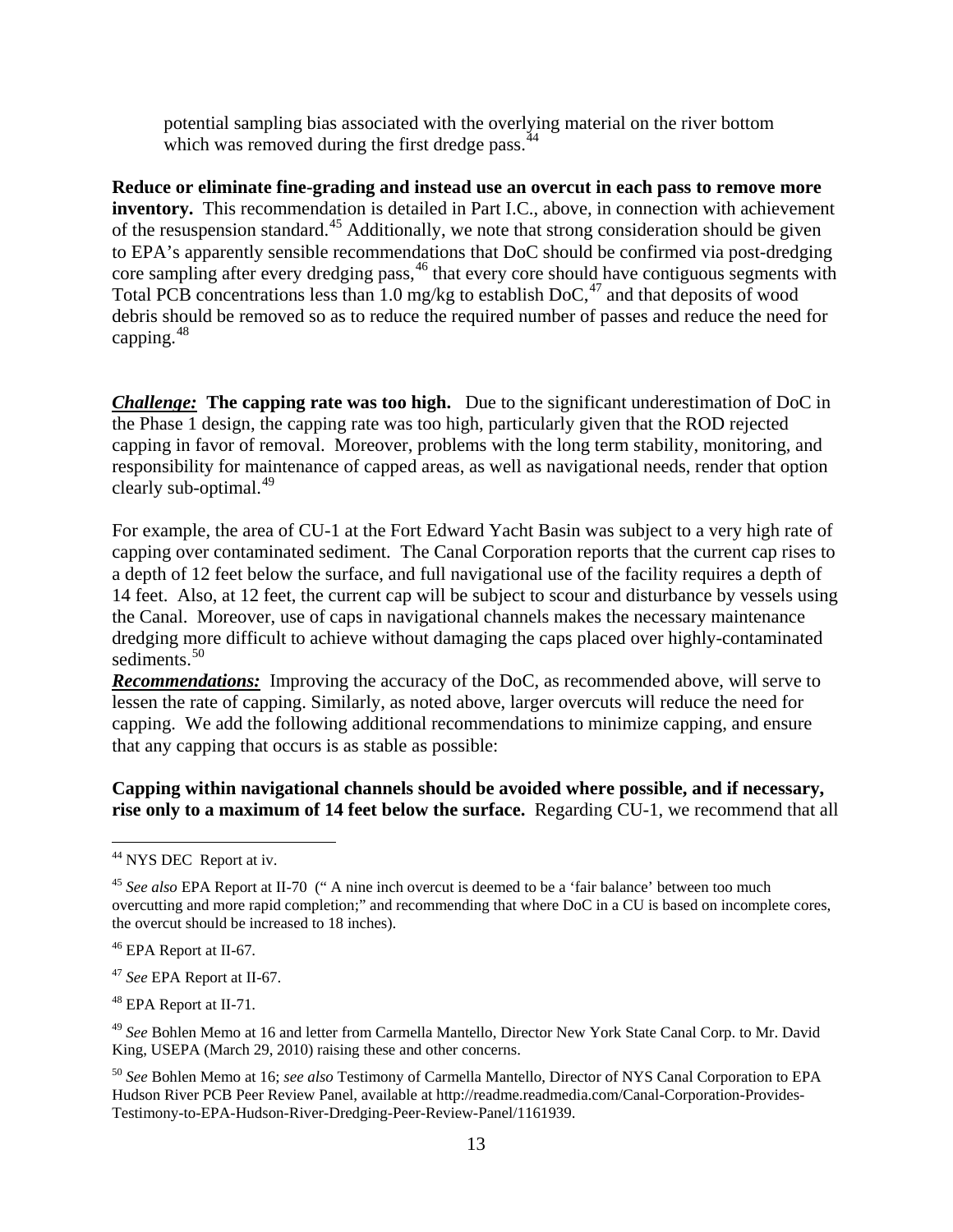options be considered to rectify the situation concerning the apparently excessive capping, particularly at such a shallow depth in a navigational channel. Similarly, consideration should also be given to future plans for marinas, docks or waterfront recreational areas, [51](#page-13-0) as well as the other insights offered by the NY Canal Corp. regarding specific CU's and maintenance issues.<sup>[52](#page-13-1)</sup>

## **Conduct differential bathymetric surveys of areas capped during Phase 1 to assess stability.**As Dr. Bohlen observes:

…[U]se of caps should raise concerns regarding stability and the extent to which capping may limit future uses of the capped portions of the river. The EPA recommendation that capping within navigational channels be avoided if possible and come no higher than 14ft below surface if it is not seems reasonable… The stability of caps in all areas warrants careful evaluation. Neither the EPA nor the GE report discussed this matter in any detail. It would be well to more carefully specify stability criteria used in the selection of the cap material (there are a variety of types specified for selected conditions) and the elevations of the cap surface relative to existing and pre-project contours. Requirements detailing post-project monitoring of cap stability should also be clearly specified. There is, for example no indication that the caps placed last fall are being monitored for stability. High resolution bathymetric surveys of these areas should be conducted on several occasions over the next year. The results of these surveys should be incorporated in Phase 2 designs to maximize cap stability under a wide range of flow conditions. This should be considered a factor essential to the long term success of this project.<sup>[53](#page-13-2)</sup>

## *Challenge:* **Capping decisions were driven by time constraints**.

*Recommendation:* **As recommended by EPA and NYS DEC, capping decisions should not be driven by time constraints.** After evaluation, CU's can be temporarily covered and reopened the following season. Based on calculations by EPA which are being supplemented shortly, the Productivity standard should not be ignored, but rather the duration of the project should be extended if necessary.<sup>[54](#page-13-3)</sup> As Dr. Bohlen (at 14-15) recommends, it is important to "[r]ecognize that consistent and simultaneous satisfaction of the Engineering Performance Standards will most likely require an extension of project duration;" and "[t]he modification proposed by EPA giving them discretion to extend project duration to six years appears a reasonable place to start." In sum, a productivity standard should not be used as an arbitrary rule, in a manner that prevents full achievement of the ROD's remedial objectives through implementation of the ROD's selected *dredging* remedy.

<span id="page-13-0"></span><sup>51</sup> *See* Bohlen Memo at 16.

<span id="page-13-1"></span><sup>52</sup> *Id.*

<span id="page-13-2"></span><sup>&</sup>lt;sup>53</sup> Bohlen Memo at 16.

<span id="page-13-3"></span><sup>54</sup> Dr. Bohlen further observes that the April 2010 EPA calculations will allow further analysis of this issue. *See* Bohlen Memo at 15.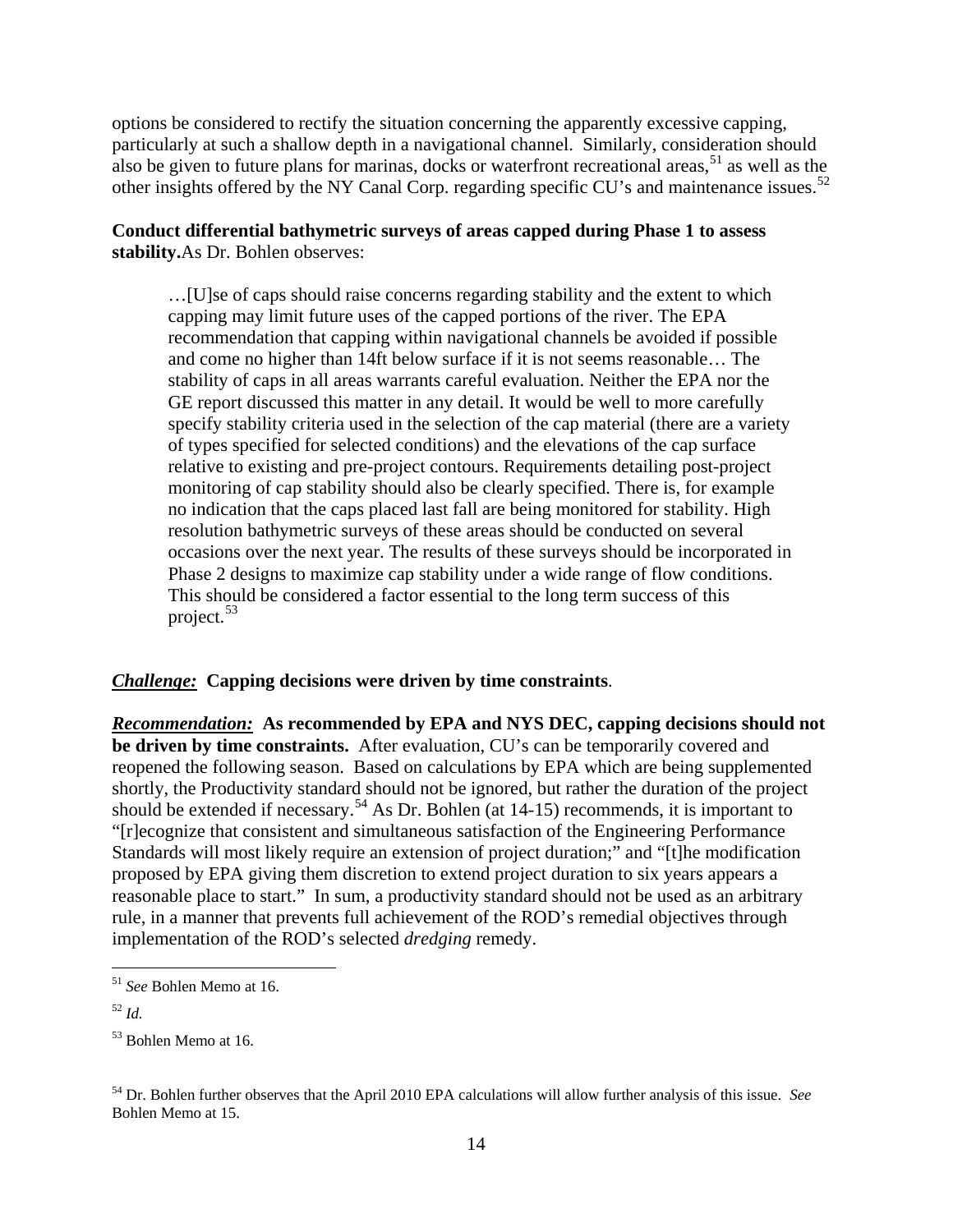# **III. PRODUCTIVITY STANDARD**

## **A. Summary of the Issue and Observations**

The Productivity Standard was designed to keep the dredging work on a projected 6- year schedule, define the total cubic yards (265,000 CY) estimated for removal, maintain this schedule without compromising the other EPS, and preserve effects at or below those produced by monitored natural attenuation (MNA). It should be noted that achieving any productivity standard is totally dependent on key operational procedures, accurate pre-project Depth of Contamination (DoC) analysis and the actual river environment. For Phase 1, the existing river conditions contributed greatly to the delays and unexpected levels of additional PCBcontaminated sediment and debris. It is possible that the Phase 1 conditions may represent a "worst case" scenario due to proximity to the historical site of the Niagra-Mohawk dam which was removed in 1973 resulting in a very large release of PCB laden materials into the initial area designated for remediation.<sup>[55](#page-14-0)</sup>

The total 283,000 CY removed from 48 acres (10 CUs) during Phase 1 exceeded the targeted contaminant cleanup by removing 1.5 times more PCB mass than was originally planned for in the original, designated 90 acres  $(18 \text{ CUs})$ .<sup>[56](#page-14-1)</sup> EPA and GE should be commended for responding to this discovery of unknown amount of toxic sediment by removing as much as possible, but, as noted above, this resulted in repeating dredge passes ("fine grading") and contributed to resuspension. It also slowed productivity, as many CUs were open longer than was scheduled and dredging was not begun at remaining CUs due to time constraints.

High river flows and or natural events such as storms or fog which slowed or shut down operations cannot be predicted or controlled, but expecting these events to occur should be built into the schedule as a proactive measure. Lost productivity due to narrow channel depths, unavailability of empty scows and unloading/treatment back-ups at dewatering and processing facilities are all operational processes that can and should be improved for Phase 2, to improve productivity.

# **B. Basic Differences Between EPA and GE Reports**

GE and EPA have differing calculations of total PCB mass removed during the Phase 1 dredging season. This relates directly to what EPA calls "confusion between EPA and GE on what constitutes an inventory or residual dredging pass<sup>"[57](#page-14-2)</sup> GE's contractors defined inventory and residual dredging differently than EPA and these differences between EPA and GE in describing what type of pass was made through a given CU " making overall decisions on whether to dredge deeper or to backfill/cap more difficult"<sup>[58](#page-14-3)</sup>

<span id="page-14-0"></span><sup>55</sup> Bohlen Memo at 8.

<span id="page-14-1"></span><sup>56</sup> EPA Report at 7.

<span id="page-14-2"></span><sup>57</sup> *Id.*, Sec. 4.3.2.1, p. 11.

<span id="page-14-3"></span><sup>58</sup> *Id.*, Sec. 4.3.2.1, p. 11.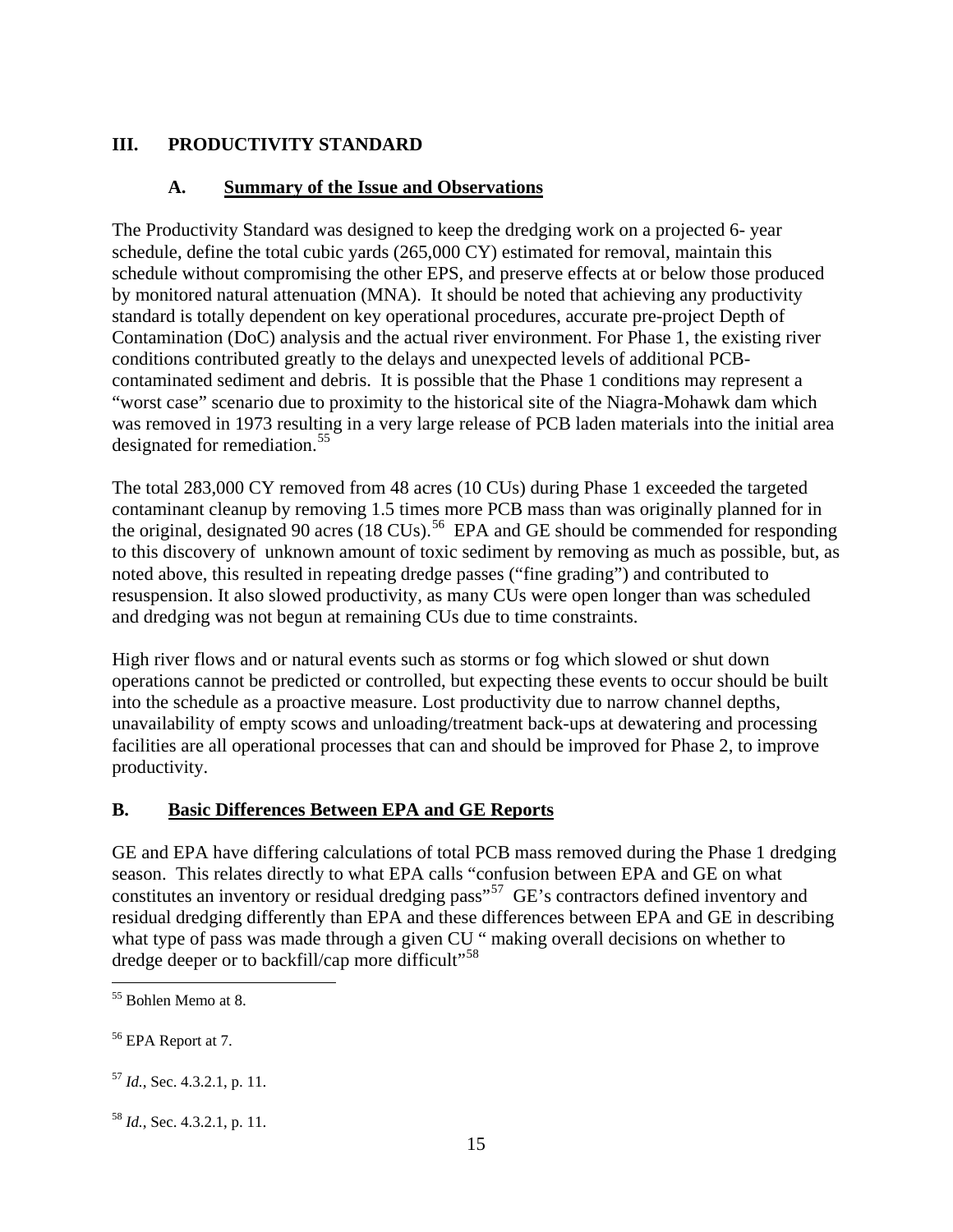GE's Phase 1 report focused on the failure to adhere to the designed daily/weekly/monthly productivity schedule during the dredging season, by illustrating exceedances of the resuspension standard that occurred when field operations were being managed to achieve productivity rates.<sup>[59](#page-15-0)</sup>

While EPA's report acknowledges some resuspension events, they gave a thorough accounting of several operational processes which hampered and delayed the ability of dredge operations to function at full capability and which can be improved for Phase 2.

We believe EPA's recommendations to improve productivity should receive serious consideration. It is especially noteworthy that the activity logs maintained by GE's Dredging Contractor show the effective working time of the dredging operations was approximately 60% during Phase 1. [60](#page-15-1) EPA makes numerous recommendations – including adjustments to equipment, facilities, and operating procedures – that appear capable of eliminating, or at least mitigating, a significant amount of downtime.

# **C. Challenges and Recommendations**

*Challenge:* **It took more time than expected to complete a given CU because of additional dredge passes, and the time lost in mapping, sampling, and designing new cut lines, all of which are associated with the underestimation of DoC.**

*Recommendation:* **Reduce inaccuracy of DoC by performing targeted additional coring prior to Phase 2.** This recommendation is detailed in Part I.C., above, in connection with achievement of the resuspension standard. Conducting the recommended core sampling this year would provide a better understanding of what to expect in Phase 2. This would enable GE and EPA to more accurately set productivity goals in the design of Phase 2.

*Challenge:* **EPA and GE used contradictory definitions of "inventory dredging" vs. "residuals dredging".** GE categorized large masses of contamination, which had not been identified in pre-dredging characterizations of the DoC, as "residuals" that are allowed to be capped, rather than as (previously unknown) "inventory" that must be removed. This also resulted in higher incidences of capping that provided by the ROD, which allowed a capping "remedy" only for genuinely "residual" contamination levels.

*Recommendation:* **EPA, GE and its contractors should use the same definitions for inventory and residual dredging; those definitions should be consistent with the purpose and intent of the ROD.** Material removed down to the 1 milligram per kilogram ( $mg/kg$ ) cutline (which includes the recommended overcut), clay layer (*i.e.*, native soils), or bedrock should be considered inventory material.<sup>[61](#page-15-2)</sup> More accurate delineation of the DoC would result in

<span id="page-15-0"></span><sup>59</sup> GE Report at. 24.

<span id="page-15-1"></span><sup>60</sup> EPA Report at 14.

<span id="page-15-2"></span> $<sup>61</sup>$  EPA Report at Sec. 4.3.2.2.</sup>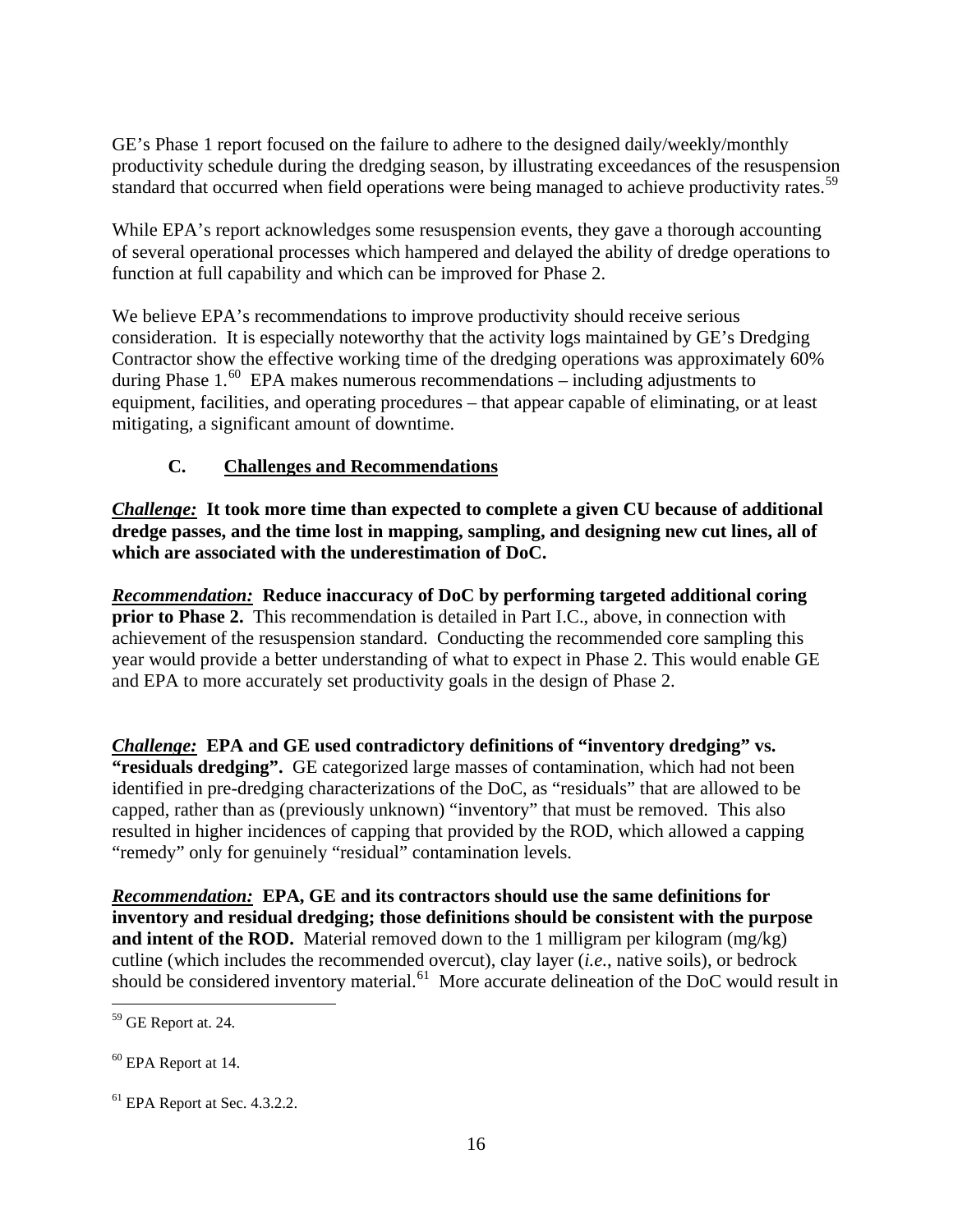the removal of a majority of the contaminated material targeted for remediation during initial passes. This would limit both the need for multiple inventory passes and residual dredging, thereby improving dredging efficiency and productivity, and reduce resuspension caused by dredge bucket disturbance. Capping would then be used in the limited form intended by the ROD.

# *Challenge:* **Bottlenecks unloading barges at the processing facility caused extensive delays.** 26 % of the downtime incurred by the dredge barges was directly related to the off-loading operations at the Processing Facility.<sup>62</sup> This delay also contributed to 1400 hours of "wait" time at the CUs as operations halted for scows.

*Recommendation:* **Increase off-loading operational ability at the Processing Facility up to and including additional manpower and/or facility equipment improvements.** All of EPA's suggestions for this issue should be implemented:

- Improve management of hopper barges, including increasing the number and types of hopper barges available;
- Plan vessel deployment (e.g., locating dredge barges and/or hopper barges) in a manner that does not hinder work performed by other dredge barges nearby;
- Increase the availability of tug boats to assist in moving dredge and hopper barges;
- Stop the double handling of dredge spoils at the processing facility which reduces speed and efficiency by transferring twice the material in the barge intended for transfer to the CMSA; and
- Build an additional unloading wharf.<sup>[63](#page-16-1)</sup>

Reducing unnecessary downtime of dredge barges would improve individual dredge operation efficiency. This will be an important factor for Phase 2 because a lower number of barges operating on the river would help to reduce the amount of project-related resuspension.

*Challenge:* **The narrow depths of the river bottom impaired the use of hopper barges within CU 1, limited access to portions of various CUs, and thereby reduced dredging productivity.** Mini-hopper barges used in Phase 1 were able to access shallow areas, but created air emission problems when highly contaminated material was being dredged $^{64}$  $^{64}$  $^{64}$  and could only hold limited amounts of water, thereby reducing the amount of "dredge spoil" which could be sent to the processing facility. Access dredging -- *i.e.*, navigational dredging -- was done to allow deeper drafting hopper barges to certain CUs, but this was done on a limited basis while dredging operations were ongoing.

<span id="page-16-0"></span><sup>62</sup> EPA Oversight Team Phase 1 Observations Report, Section 5.0, *Facility Operations and Related Activities.*

<span id="page-16-1"></span><sup>63</sup> *Id*. at 14.

<span id="page-16-2"></span><sup>64</sup> EPA Report at 12.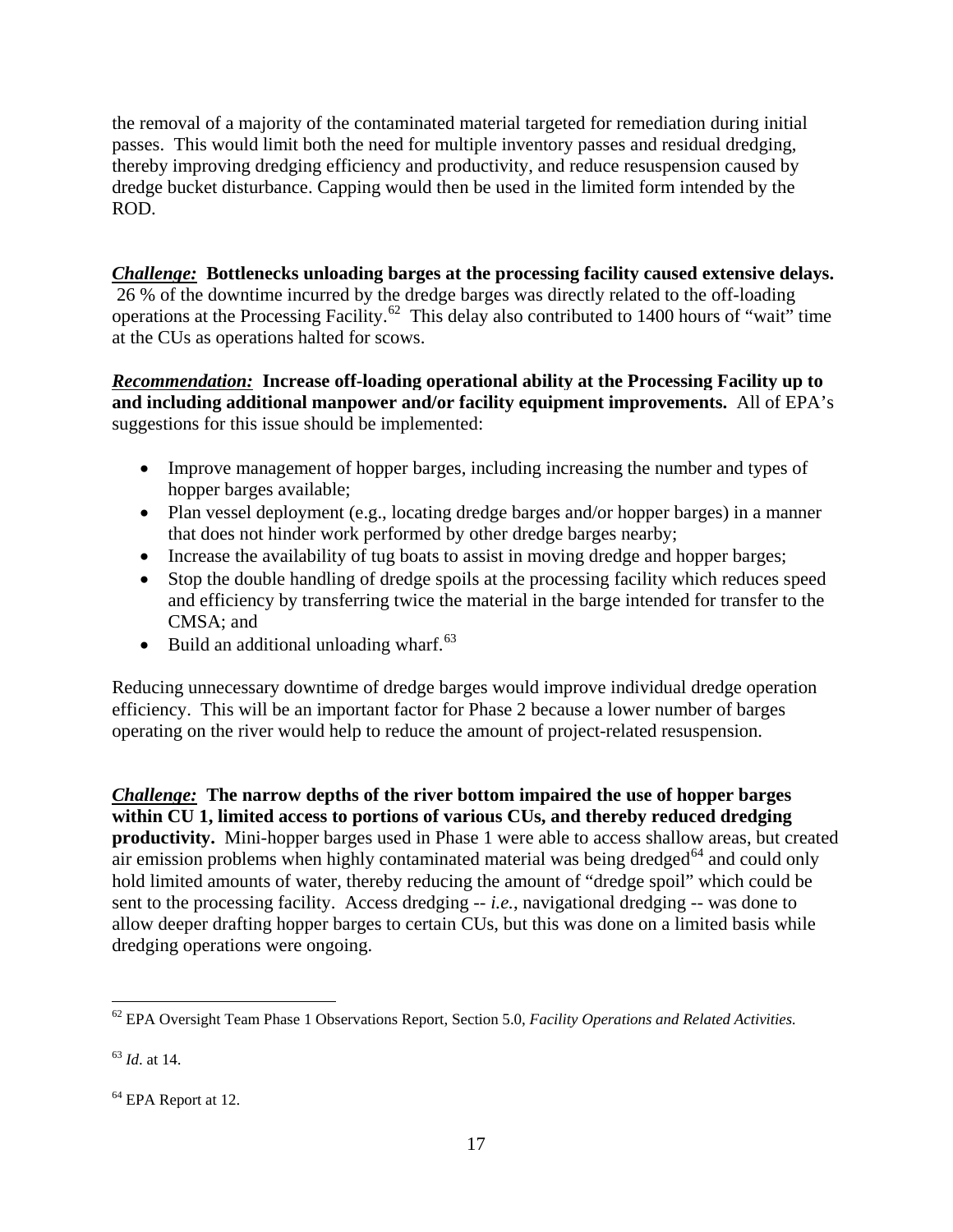### *Recommendations:*

**Consider using large, shallow-draft barges with on-board water processing capabilities, in conjunction with selective use of hydraulic dredging and/or with mechanical dredging.**  This recommendation is described in Part I.C., above, in the context of reducing resuspension. It would also serve to increase productivity.

**Increase access dredging where needed.** This recommendation is described in Part I.C., above, in the context of reducing resuspension. It would also serve to increase productivity. (We note that dredge area/navigational channel maps are currently being updated and should be considered as part of the remediation effort going forward.)

*Challenge:* **The productivity standard may be used as an arbitrary metric to drive critical decisions about dredging and capping, in ways that undermine the effectiveness of the remedy.**

*Recommendation:* **Recognize that consistent and simultaneous satisfaction of the Engineering Performance Standards will most likely require an extension of project duration, and allow for such an extension up to the point when the long-term results of the project would no longer be an improvement upon the MNA scenario.** As Dr. Bohlen notes (at p. 8), significant improvements in production rates are entirely possible with modifications at both the sediment processing plant and dredge site. But if Phase 2 cannot be completed in 5 years, we believe, for the reasons set forth elsewhere in this letter and in the Bohlen Memo (at p.14), that extending the project length to some degree would be eminently reasonable; we will be better able to speak to this issue after an opportunity to review the forthcoming EPA Addendum. As a general proposition, we emphasize that the productivity standard should not be used as an arbitrary rule, in a manner that prevents full achievement of the ROD's remedial objectives. Rather, the productivity standard should be subservient to the goals of minimizing sediment resuspension and remobilization, limiting residual sediment left in the river, and maximizing the river's *long-term recovery* to full health.<sup>[65](#page-17-0)</sup>

**\* \* \* \* \***

Thank you for your consideration of these comments. If you have any questions or comments, please contact Rebecca Troutman of Riverkeeper at 914-478-4501, ext. 241; or by email at rtroutman@riverkeeper.org.

Sincerely,

 $\overline{a}$ 

 $\sqrt{s}$ Rebecca Troutman Senior Counsel

<span id="page-17-0"></span><sup>&</sup>lt;sup>65</sup> Following review of the forthcoming EPA Addendum, we anticipate being able to address, in more detail, the issue of the remedy's effect on long-term recovery on how it relates to review of the existing EPS.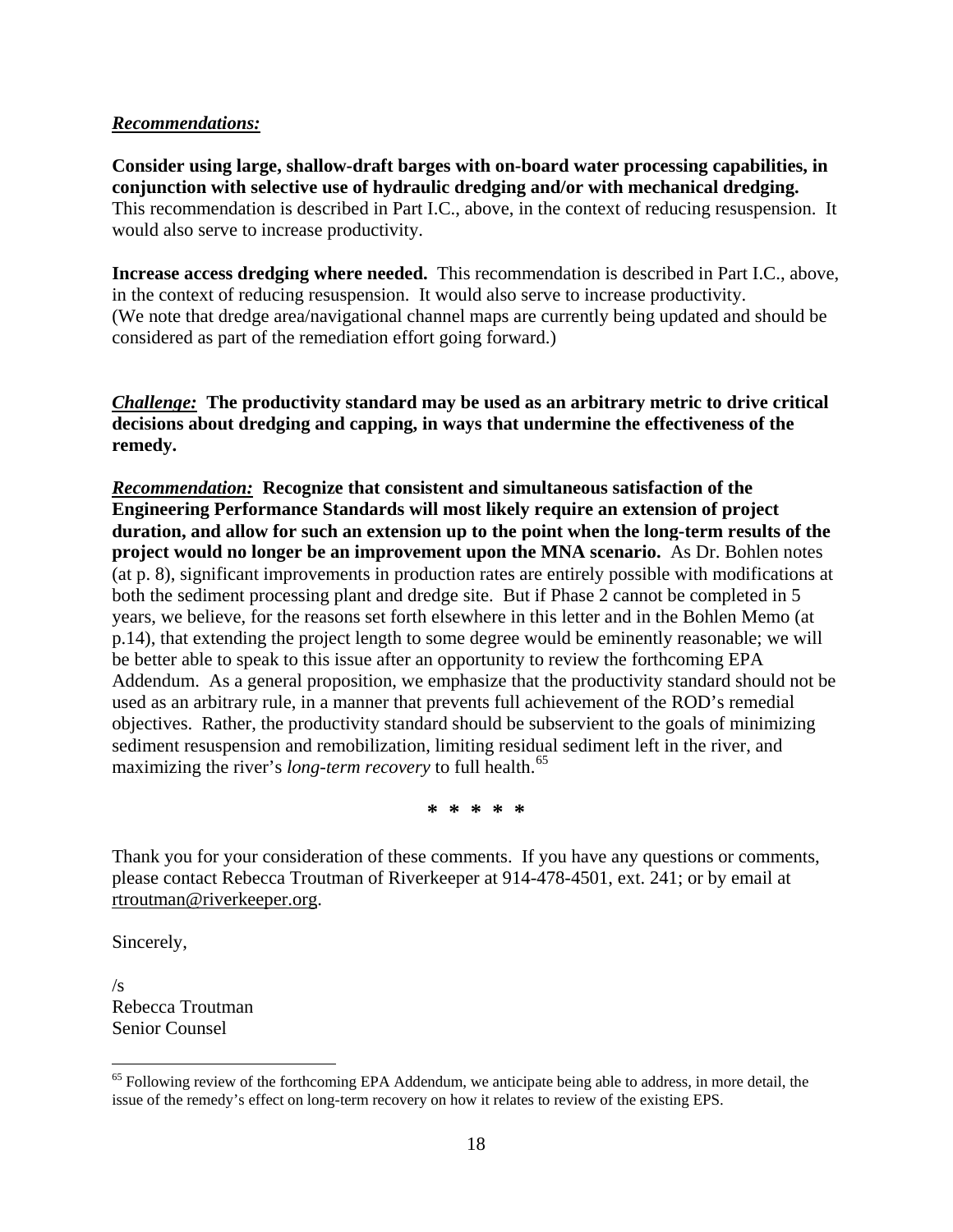#### Riverkeeper, Inc.

Lawrence M. Levine Attorney Natural Resources Defense Council

Manna Jo Greene Environmental Action Director Hudson River Sloop Clearwater

Althea Mullarkey Policy and Special Projects Analyst Scenic Hudson

Aaron Mair Board President and Founder Arbor Hill Environmental Justice Corp.

Cindy Zipf Executive Director Clean Ocean Action

Gil Hawkins Environmental Director/Corresponding Secretary Hudson River Fishermen's Association New Jersey Chapter

Ken Watson Executive Director W. Haywood Burns Environmental Education Center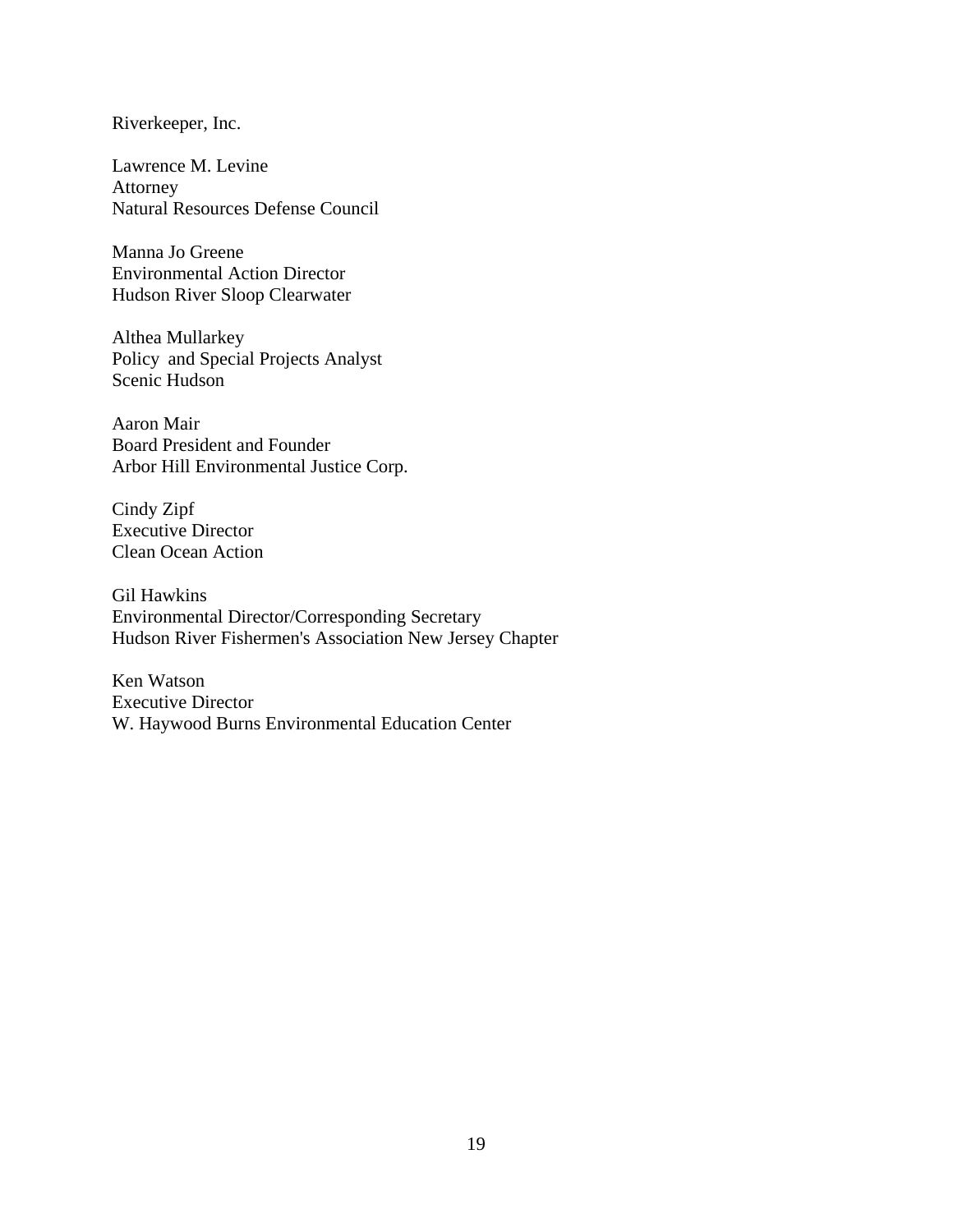# Hudson River PCBs Site

 A Review of the U.S. Environmental Protection Agency and General Electric Company Phase 1 Reports of March, 2010

> W. Frank Bohlen Mystic, Connecticut

April 26, 2010

# **Introduction**

 In April, 2009 the U.S. Environmental Protection Agency (EPA) and the General Electric Company (GE) initiated a major contaminant removal project in the upper Hudson River in the vicinity of Fort Edward, New York. These efforts following from a 2002 Record of Decision were intended to reduce surface sediment concentrations to levels approaching 1 ppm Tri+ PCB in the reach of the Hudson River extending from Fort Edward, New York (near River Mile 195) to Troy Lock, a distance of approximately 40 miles. This project was to be divided into two Phases, 1 and 2 with durations of one (1) year and five (5) years, respectively. Phase 1 was intended to test the feasibility of mechanical dredging to at once remove the contaminated sediments and satisfy a defined set of Engineering Performance Standards (EPS) (MPI/TAMS,2004). These standards, applied for the first time in a major remediation project, specified allowable levels of dredge induced resuspension and the associated PCB concentrations, protocols to deal with residual contamination, and the productivity required if the project was to be completed in the specified time period. The limits associated with each of these standards were set to insure that project implementation would minimize any short term adverse effects on human health or the environment. With completion of the Phase 1 activities in November, 2009 summary reports were prepared by both EPA and GE detailing their individual views of the results of the initial phase of this 6 year project and their recommendations regarding changes needed for successful completion of the Phase 2 work. The following presents a summary review of these reports and their associated conclusions.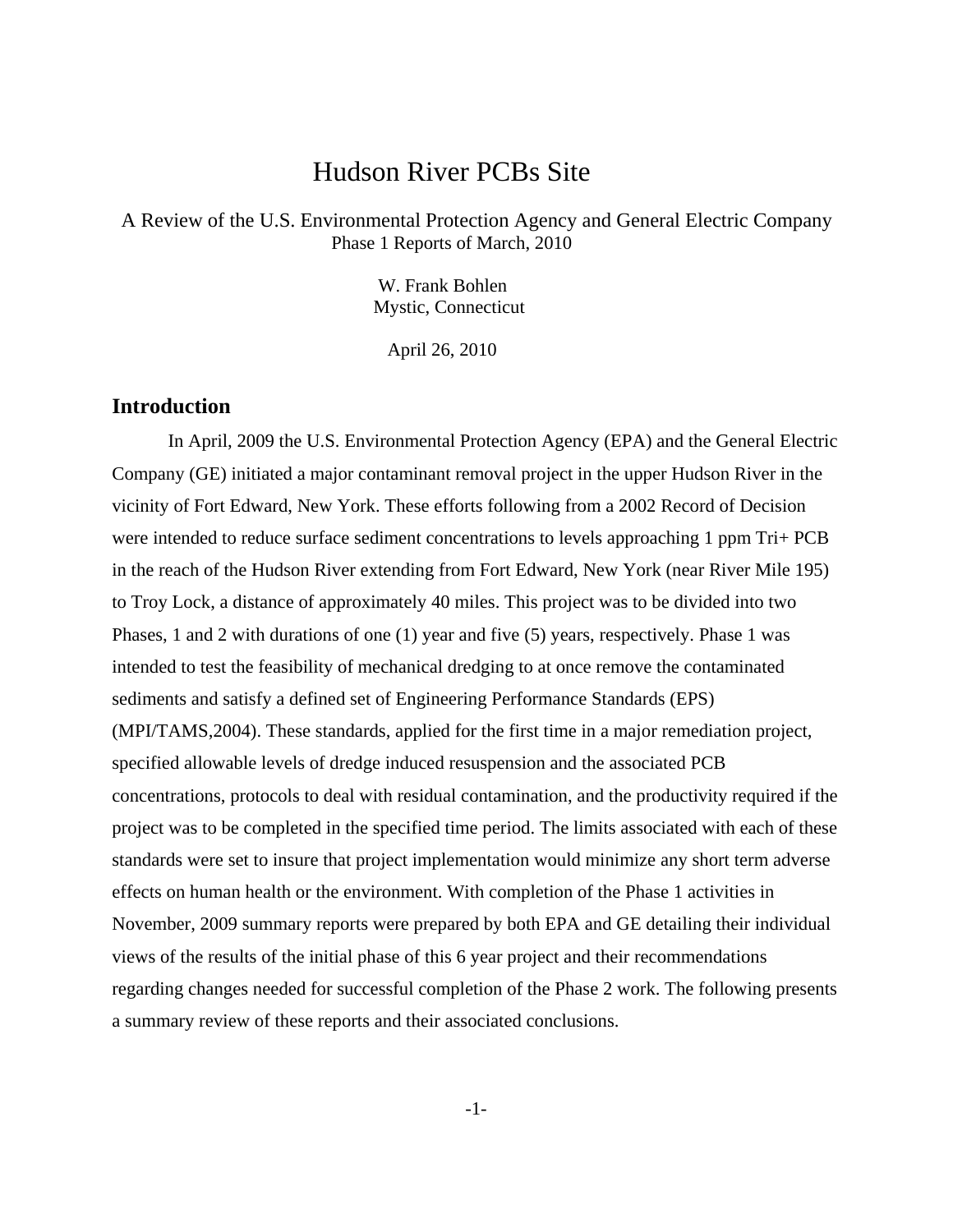n.b. The reports are voluminous and often require use of multiple supporting documents and reports when details are desired and/or required. It's important to realize that this review placed primary emphasis on the Phase 1 reports themselves and did not include exhaustive review of the supporting documents. The time available between the release of each of the Final Phase 1 Reports and required date for receipt of comments makes such a comprehensive review impossible.

#### **Overview**

 Very little reading of either the GE or EPA reports should serve to convince any reader that this is an ambitious project. Initial designs called for the removal from an energetic, time variant, river system of a total of approximately 2,650,000 cu.yds of sediment containing 100,000 kg of PCBs. Both GE and EPA are to be commended for the effort it took to get the project underway and to remove a significant mass of contaminant under often trying streamflow and weather conditions. The results of this project will find application in a variety of waterway remedial efforts.

 Given the history of this project and the extent of previous contention it's not surprising that the GE and EPA reports often disagree. One aspect of the Phase 1 effort that they agree on is the areal extent of completion. As designed, 18 Certification Units (CUs), five acre segments of river bottom and adjoining shoreline, were to be remediated during Phase 1. This effort beginning in April, 2009 and ending in late November, 2009 required the removal of 265,000 cu. yds in combination with some amount of capping (if remedial targets could not be met in specified number of dredge passes) or backfill to satisfy benthic habitat needs. Of the planned number of CUs to be remediated only 10 of the 18 were completed (48.3 out of 88 acres) in Phase 1. However, despite the smaller areal extent, the Phase 1 dredging activities served to remove more sediment from the 10 CUs than planned for the 18 (284,000 vs 265,000 cu. yds). The mass of PCB removed was also larger than expected for the 10 CUs (16,000kg (GE)- 20,000kg(EPA) vs the design estimate of 11,000 kg for those same 10 CUs ).

 The inability to complete Phase 1 as designed was the result of a number of factors including less than accurate definition of the depth of contamination, streamflow and weather factors that slowed or shutdown operations on 33 days (~ 23% of total dredged time), occasional water or air quality violations leading to project shutdown (resulting in the loss of ~6% of total dredging time) , production difficulties both at the point of dredging and at the sediment

-2-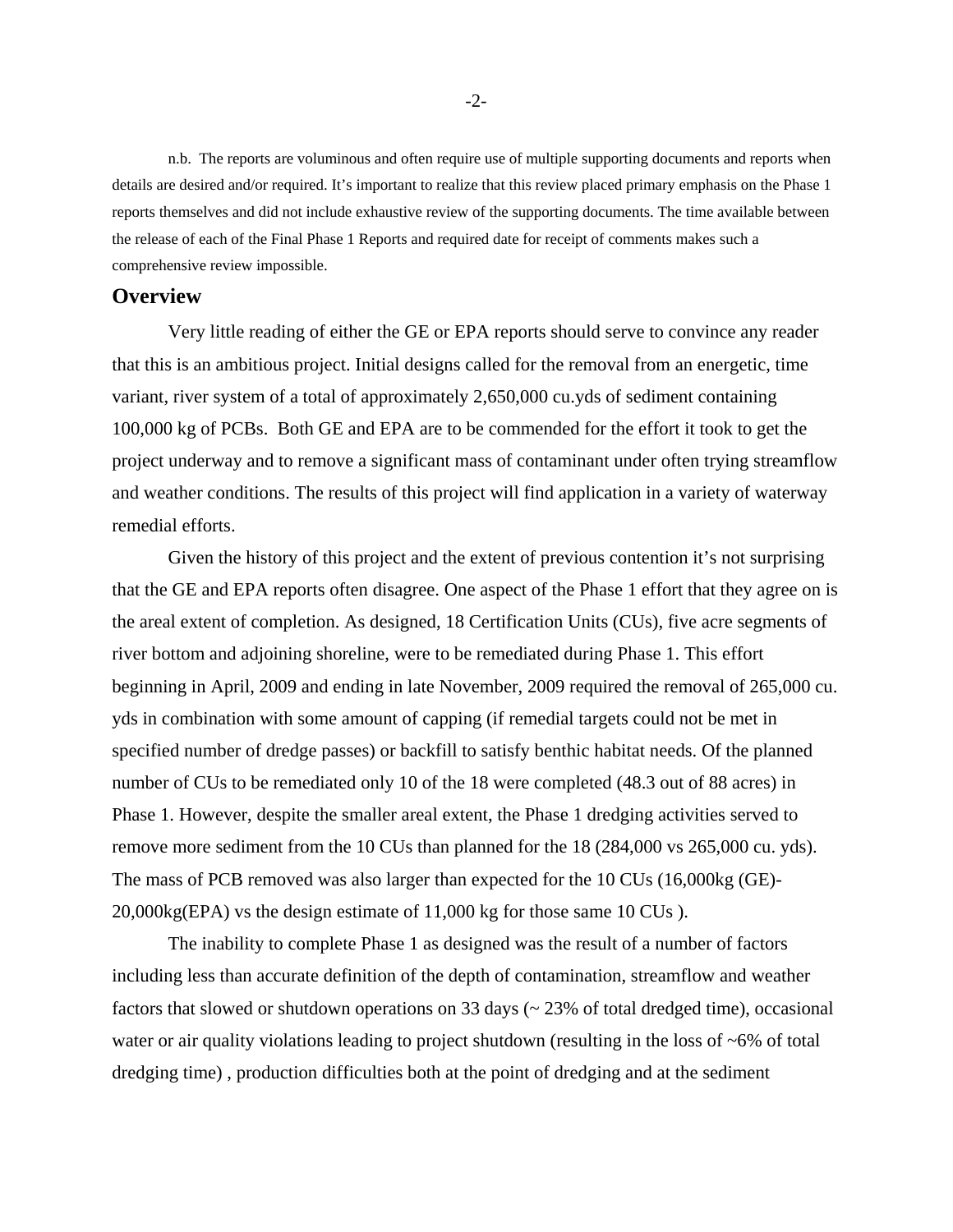processing facility and some landside sediment disposal problems. Of these, difficulties associated with definition of the depth of contamination must be considered to be the most serious.

## **Issues of Concern**

#### **a. Definition of the depth of contamination**

 Delineation of the horizontal and vertical extent of contamination was the subject of an intensive sediment coring program conducted by GE in 2002 (QEA, 2002). Side scan sonar and multi-beam acoustic surveys were used to map varying surficial sediment characteristics and to provide a basis for the specification of a sampling network in each CU. Following these surveys rod probing and sediment coring was conducted throughout the study area. In each CU, cores were centered in 80ft squares and using a combination of mechanical and vibra-coring techniques driven to refusal. Penetration displayed significant spatial variability as a function of sediment type, varying from silts and sands to clay and woody debris, as well as the presence of rock ledge. Woody debris ranging from limbs and logs to sawdust and wood fragments from historical lathing operations caused particular problems since the materials were often high in PCB content and an extremely effective impediment to core penetration. This variety of materials adversely affected overall core quality and the associated accuracy of the reported depths of contamination. Of the more than 8000 cores taken 36% were considered to provide high confidence indications of contaminant distributions with 39% considered low confidence and 25% no confidence indicators. These classifications are based simply on individual core characteristics depending on the extent to which an individual vertical sample is more or less disturbed. Another factor affecting the adequacy of cores to define the contours of the surface to be dredged between the core locations is the spatial variability of the sediment deposit itself. Neither report makes specific mention of this factor and its potential influence on the accuracy of definitions of the depth of contamination.

 Sediment transport and the associated erosion and deposition in an energetic river system can be expected to display significant spatial and temporal variability. Turbulent flows acting across and along the river channel will tend to produce deposits of materials that are far from

-3-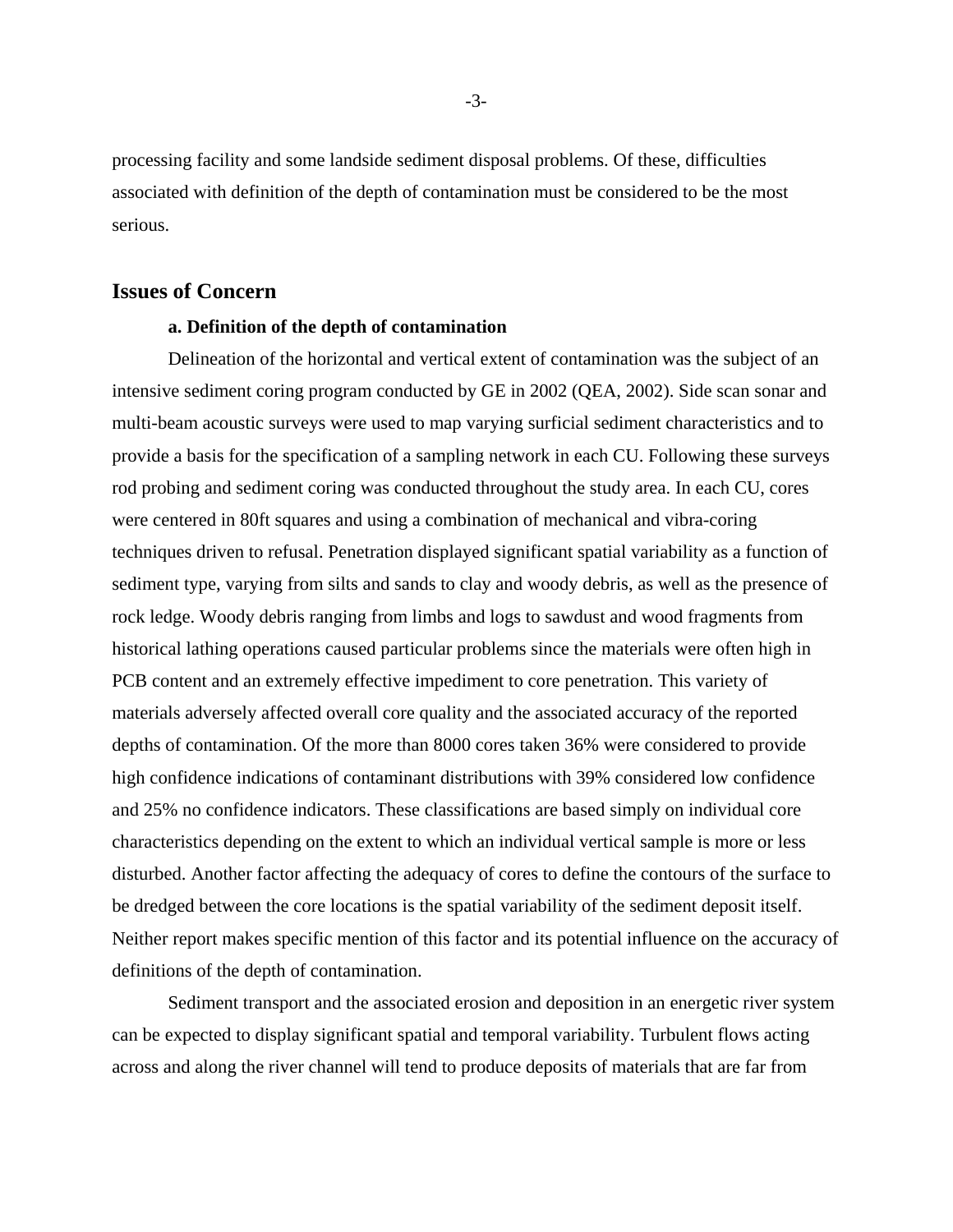homogeneous. For some period of time one area might experience deposition while another sees erosion. A bit later the sequence might reverse to a greater or lesser extent. The process proceeding through time tends to produce a less than homogeneous or orderly distribution of sediments, and their associated contaminants, over the vertical. These patterns, noted in previous studies of the Thompson Island Pool (e.g. Baker, et.al., 2001) as resembling a "patchwork quilt", complicate efforts to radio date the sediment column and make it difficult, if not impossible, to define sedimentation rates and associated contaminant fluxes at a given vertical location let alone accurately define contours over the surface of a five acre CU. The comparative bathymetric data discussed in the EPA Phase 1 Report (Fig. II-2.6c attached) provide clear indication of the scale of this variability showing significant differences in erosion or accretion over distances small relative to the core spacing (80ft). Given this variability in combination with the textural (sandy silts, wood chips, saw dust and occasionally clay) character of the sediment column it's not surprising that predictions of the depth to be dredged to achieve project goals often differed substantially from those actually found. The resulting "inaccuracies" affected the extent to which operations were able to satisfy each of the Engineering Performance Standards as designed and implemented in Phase 1.

#### **b. Resuspension**

 Inaccuracies in the definition of the depth of contamination made it difficult to achieve the desired reduction in contamination with a one or two pass dredging sequence. This increased the number of passes and the time over which the CUs remained "open" (i.e. uncovered with cap or backfill). By its very nature mechanical dredging serves to "disturb" the sediments with a fraction being placed in suspension and subject to downstream transport. A variety of field investigations have shown that this fraction ranges between 1-5% depending on dredging methodology, production rates, sediment types and the hydrodynamic regime (e.g. Bohlen,et.al. 1978; Hayes,et.al.,2000). Additional factors such as agitation associated with the release of trapped gas deposits and/or oils would tend to increase these values. On the assumption that contaminants are uniformly distributed throughout the sediments being dredged these data suggest that a flux of PCBs to the water column in the range of at least 1-5% should be expected. Analyses provided by both GE and EPA indicate that such losses were experienced during Phase

-4-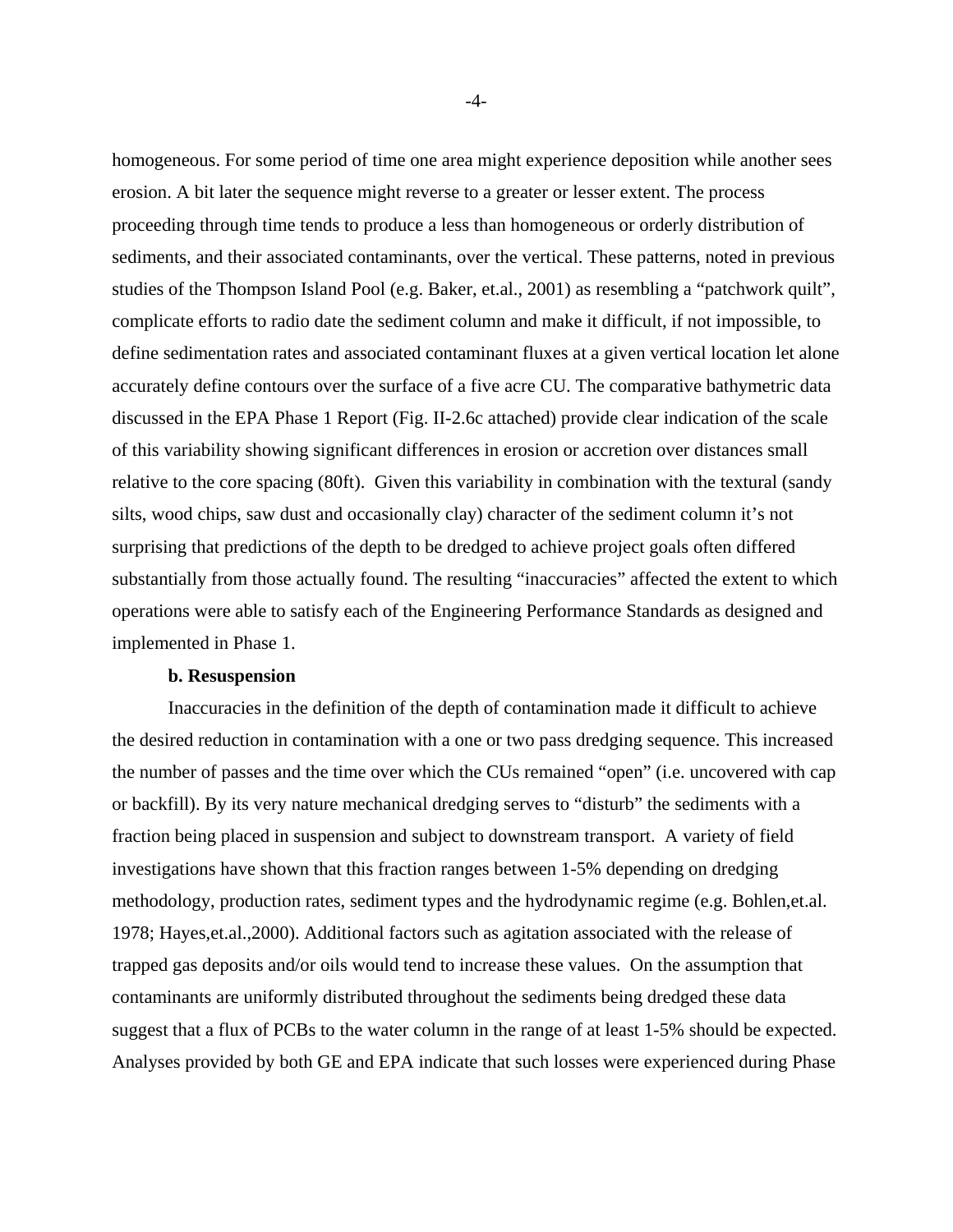1 with values on the order of 3%.

 In addition to losses from the dredging operation, the surface of the open CU itself is subject to resuspension and erosion by ambient flows making it a source of sediments which typically have higher contaminant concentrations than those along the undisturbed sediment bed. These sources in combination with dredge induced resuspension resulted in significant downstream PCB flux both particulate and dissolved, often resulting in cumulative transport past the Thompson Island Dam and the Waterford Dam in excess of the mass loading targets. On some few occasions this contaminant transport also resulted in water column concentrations in excess of federal drinking water standards leading to project shutdowns. The potential for this combination of exceedances would be reduced by modifications in dredging protocols and/or the time during which the CU remains open.

 The increased downstream flux of PCBs, anticipated during any dredging project, has some potential to increase the exposure of aquatic biota and the associated body burdens. Data developed by both GE and EPA indicate that body total and lipid-normalized PCB concentrations increased to some extent above pre-project levels in target fish species during Phase 1 activities. The increases are often quite small however, and sometimes within the annual range of variability. The major effects display limited areal extent beginning abruptly near Fort Edward and typically extending downstream for a distance of approximately 15mi south of River Mile 195, the northern end of the Project Area. The effects noted in the GE report in the vicinity of Albany were very small in late 2009 and early 2010. Most effects are seen in the Pumpkinseed population. It seems reasonable to suppose that these effects will decay to background occurring within two to three years of the completion of dredging or times similar to those observed following the Allen Mill gate failure in 1991-93. The fact that available data are yet to show this decrease is not surprising given the limited time since completion of the Phase 1 activities and low metabolic rates expected during the winter months. Some effects may be observable by the fall of 2010. These monitoring data warrant careful scrutiny and should be considered an essential part of the ongoing efforts to recompute the target downstream flux of PCB<sub>s</sub>.

-5-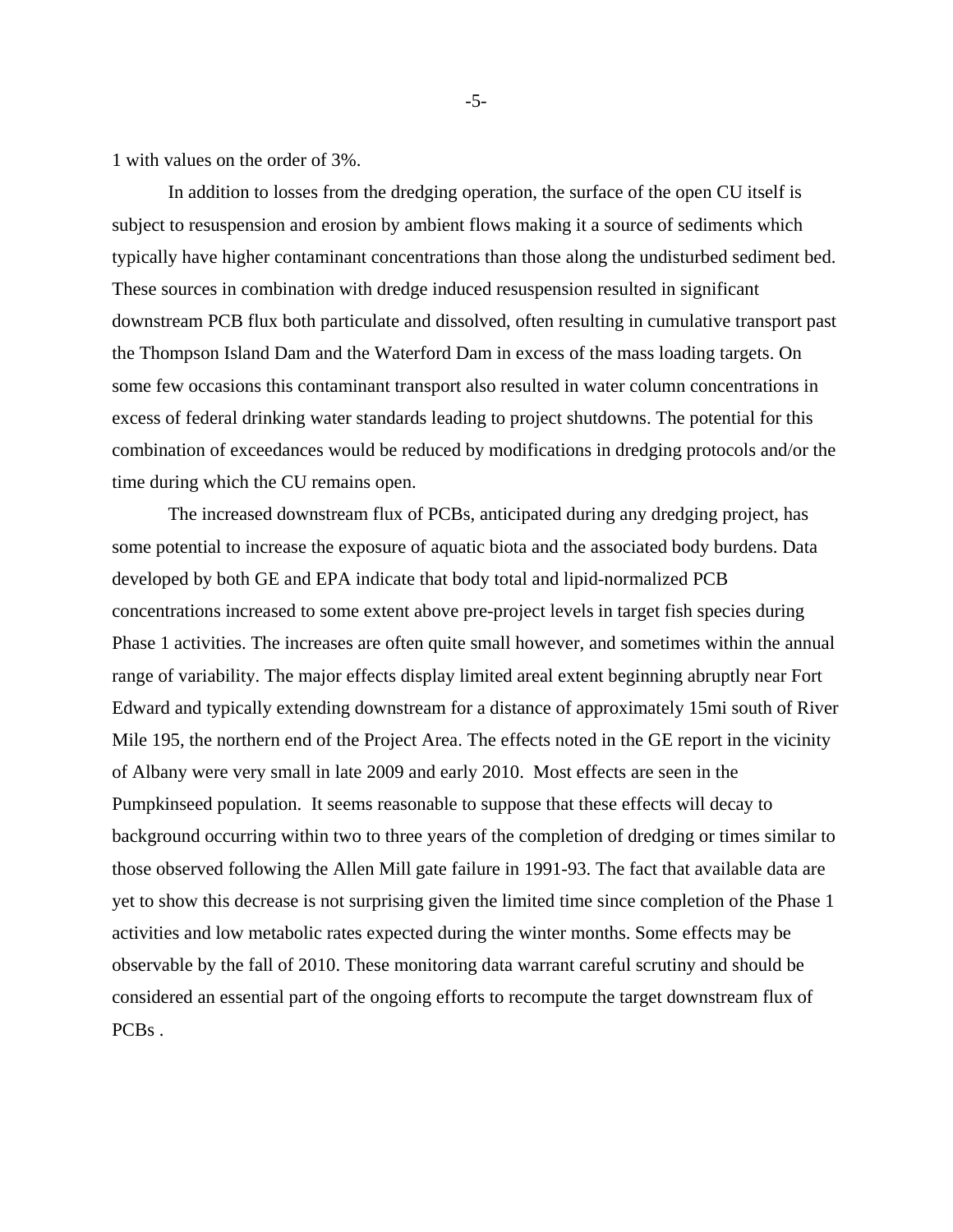#### **c. Residuals**

 Increases in the amount of dredging activity required to achieve project goals affects residuals to some extent and the achievement of the associated Standard. Residuals must be considered to consist of two classes of contaminated sediment. One, residing at the point of dredging, consists of materials with PCB concentrations in excess of target limits that have not yet been dredged (i.e. some mass of "original" sediments or inventory waiting to be removed). The other consists of the variety of sediments resuspended by the dredge and/or eroded from the exposed face of the CU while it is open. These latter materials are subject to transport by the ambient flows and may subsequently settle to the interface at the point of dredging and/or at points downstream. Let's call them an immobile and mobile fraction, respectively.

 Efforts to remove the immobile fraction in order to achieve the targeted goals often resulted in additional rounds of dredging beyond the first pass which I believe was classed by EPA under the category "fine grading" since they were based on analysis of relatively thin surficial analyses of cores obtained following the initial series of passes. If subsequent thin section coring still showed contamination another pass was initiated. In many cases these efforts seem to have removed relatively little additional mass of contaminants relative to the effort involved. They did however, contribute to the length of time over which the CUs were open (an average of 130 days +/- (EPA)) leaving the surfaces exposed to erosion with the potential to contribute to downstream contaminant flux.

 Transport of the mobile fraction of residuals is expected to contribute to a small extent to the downstream contaminant flux. Most of the data indicate that the majority of the downstream PCB flux was dissolved with the particulate component representing approximately 10% of the flux. This implies a dominance of waterborne over particle bound transport. Although this seems a very unusual distribution given the hydrophobic nature of most PCBs, it may be the result of the generally low suspended material concentrations in the area. This distribution in combination with the energetic streamflows affecting the project area, at least initially, favors rapid downstream transport of the residual associated PCBs. During this transport some fraction will be adsorbed by suspended and/or surficial deposit sediments and subsequently become part of the ongoing exchange of materials between the water column and the bottom. Some indications

-6-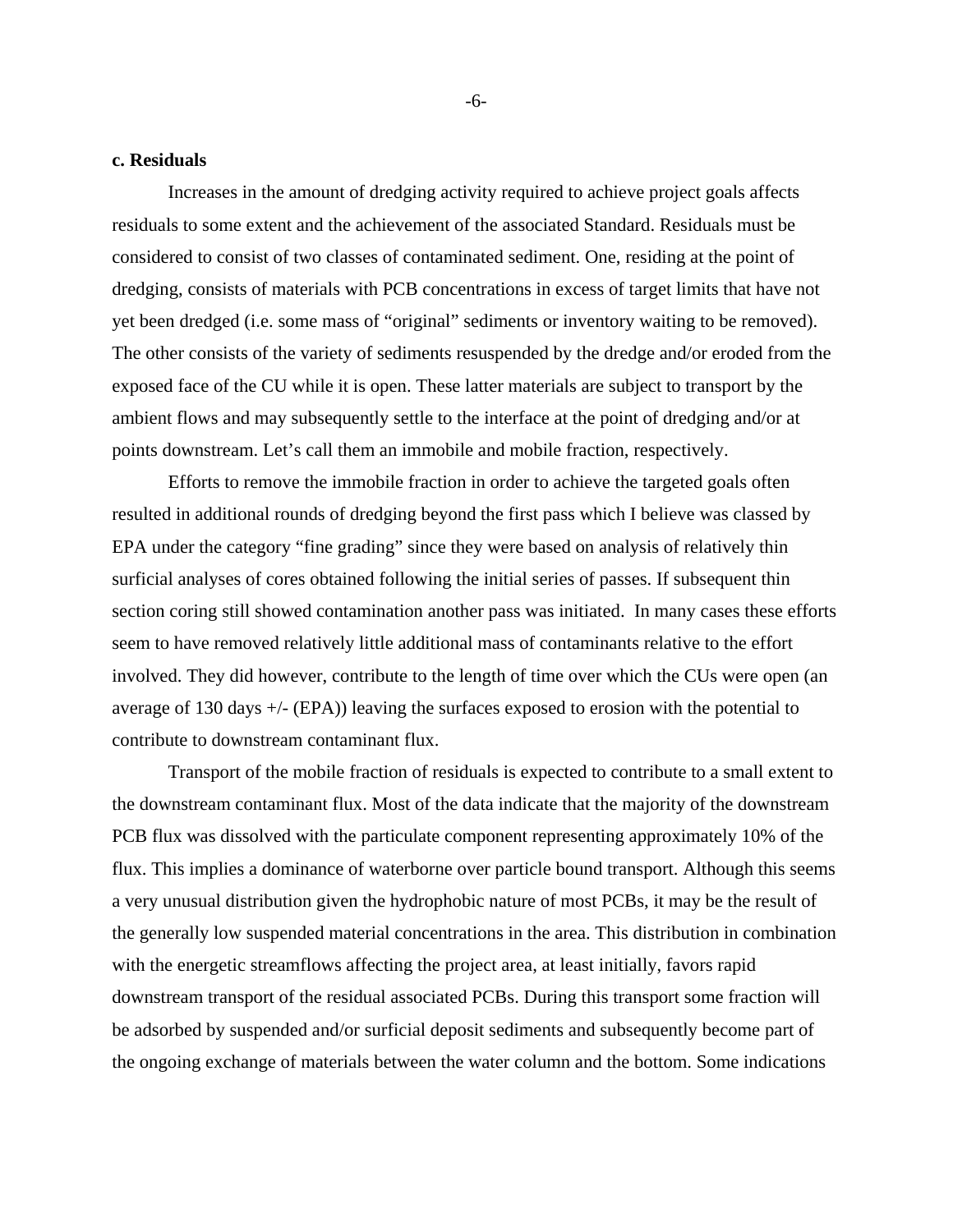of the extent of this exchange are provided by the sediment trap data reported by GE. The trapped mass is expected to consist of varying amounts of sediments resulting from processes independent of this project as well as some dredging resuspended materials, residual particulates and/or particles affected by the dissolved phase residuals. Although the actual percentage of each fraction in a given trap cannot be simply defined, the residual fractions are expected to low. This in combination with the fact that the majority of the materials settling to the interface will in a short period of time be resuspended, implies that the effects of residual-both dissolved and particulate will be short lived and transient.

 The implication in the GE report that the settlement of materials, some fraction of which being composed of mobile residuals, represents a significant long term source fails to recognize that sediment trap data represent an upper limit to the amount of suspended material being supplied to the sediment-water interface. Actual sedimentation rates are significantly less due to the continuing exchange of materials to and from the interface requiring radionuclide dating to accurately define the amount of sediment trapped long term in the sediment column. The sediment trap only provides an indication of the transient flux of materials to the bottom. Much of this is rapidly re-suspended leaving only a small fraction behind and resident in the column. Given these characteristics it's likely that the contribution to the total downstream flux of PCB supplied by the mobile fraction of residuals associated with this project's dredging activities will decrease rapidly with time. The ongoing monitoring provides a mean of verifying this as well as verifying the extent to which the effect of residuals was essentially confined to the dredging site and associated simply with productivity. Again these data warrant careful scrutiny in the ongoing effort to define the Phase 2 EPSs and the associated operational protocols.

#### **c. Productivity**

 The difficulties with the less than accurate definition of the depth of contamination lead to a significant increase in the amount of sediment that had to be removed to achieve (or approach)the targeted contaminant levels at each CU. As a result, while the Phase 1 productivity satisfied (and exceeded) the Productivity Standard by dredging more sediment (284,000 cu.yds) than the design called for (265,000 cu.yds) it did not succeed in completing the desired number of CUs (10 completed (to some extent) with 18 desired). The factors responsible for this,

-7-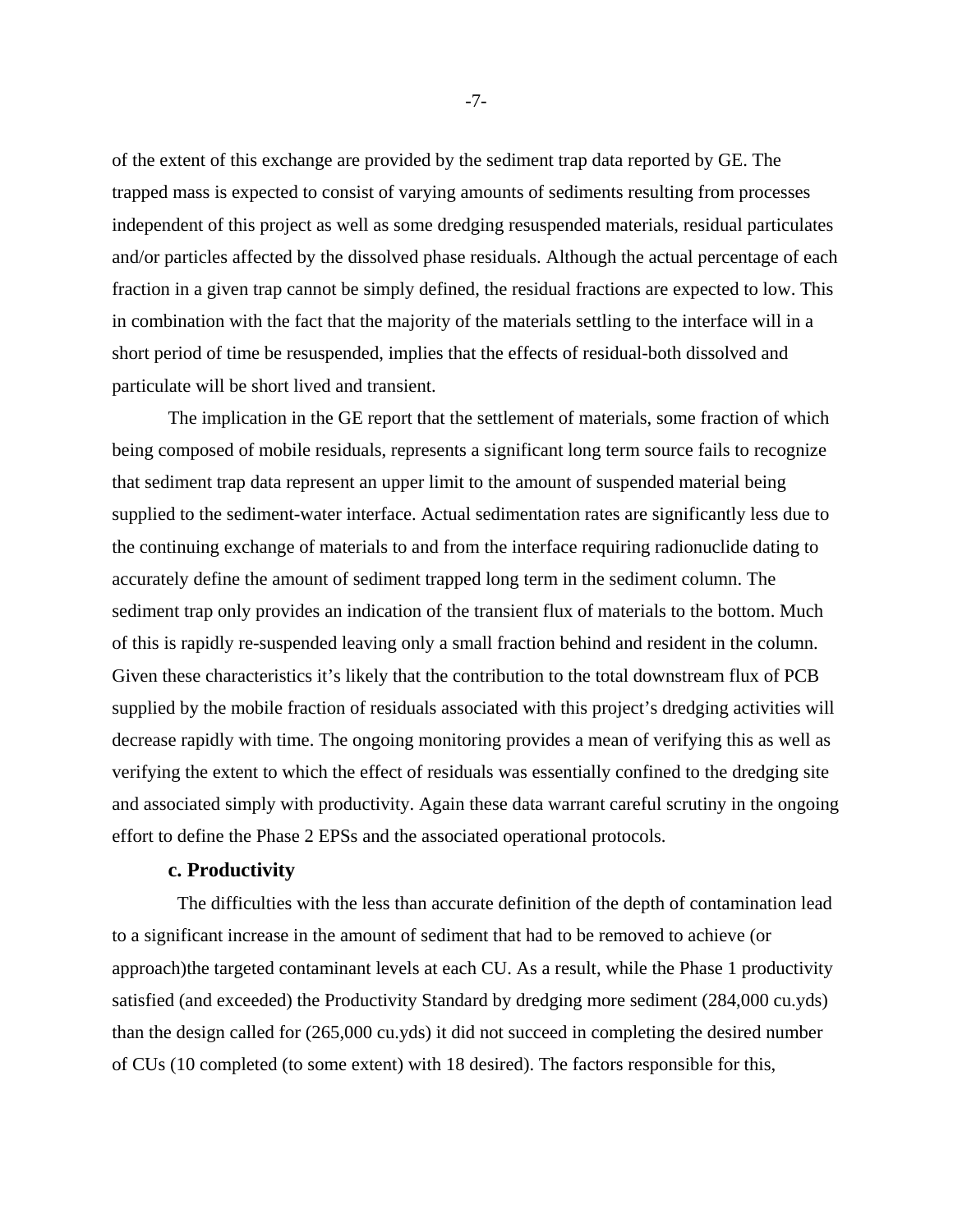including both definition of the extent of contamination and the resulting sediment dredging and handling, have the potential to affect the duration of the project beyond the 6 year limit specified as the goal of the defined Productivity Standard. Completion of the remaining 8 CUs would have required a significantly higher throughput of sediment at the processing plant than achieved during Phase 1 (variously estimated at approximately 18,000 cu.yds/week max). These Phase 1 results suggest that completion of the remaining project CUs to existing target contaminant levels may require removal of substantially more material than originally anticipated. It is possible that the Phase 1 conditions may, to some extent, represent the "worst case" due to proximity to the historical site of the Niagara-Mohawk dam. This dam was removed in 1973 resulting in the release of a large mass of PCB laden materials (sediments and sawdust) sufficient to affect navigation over a significant portion of the proximate downstream areas including the entrance to the Champlain Canal. Portions of the area were subsequently dredged in the 1980s to facilitate navigation. Despite this work however, samples obtained in Phase 1 showing deep deposits of PCB contaminated sediments and debris with thicknesses up to 13ft in areas to the east of Rogers Island near Fort Edward indicate that significant fractions of the original deposit remained in place prior to the Phase 1 efforts. It's likely however, that the extent of such deposits decreases with distance downstream. The associated reduction in the mass of wood chips and sawdust in the vertical sediment column would favor deeper core penetration and less disturbance of the recovered strata. This may well be the reason that the cores obtained in the Phase 2 area are generally considered to provide "high confidence" indications of the depth of contamination (GE reports (pg.167) 64% of the cores as High Confidence indicators in the Phase 2 area).

 Despite the possibility that Phase 1 had encountered "worst case" conditions it is probably not unreasonable to design the Phase 2 effort with an expectation of 10-50% more volume removal than originally planned for. This could very well require production rates in the 95,000 to 120,000 cu.yds/mo, well in excess of the 77,300 cu.yds/mo max achieved in Phase 1(GE Number), if the project is to be completed in five years. Such production rates will require modifications at both the sediment processing plant and the dredge site. These modifications look to be possible. What is less clear is what the increased production rates will mean in terms

-8-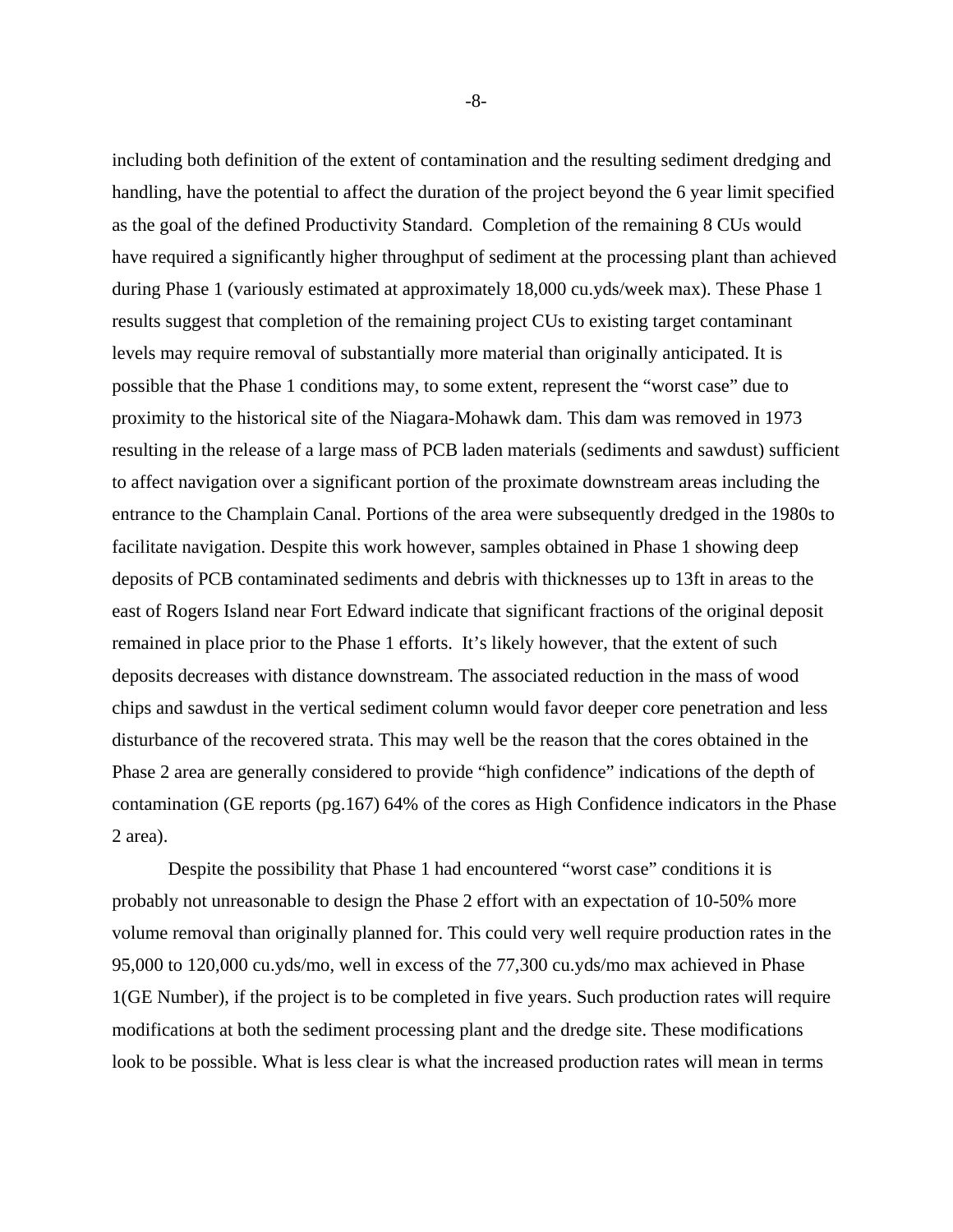of resuspension and the associated contaminant fluxes both dissolved and particulate.

 The Phase 1 design criteria appear to be based on the assumption that approximately 1% of the PCBs removed would be made mobile and subject to downstream transport. The project data indicate that loss rates were higher with values approaching 3% by mass. The mechanism of loss (mechanical resuspension, PCB laden oils etc.) is subject to debate but it's clear from both reports that whatever the mechanism the downstream transport resulted in cumulative fluxes over the Thompson Island Dam and the Waterford Dam in excess of the targeted levels. In addition, transport also affected air and water quality on some occasions. Efforts to reduce this transport using silt curtains or sheet piling were largely ineffective. I would have expected such results given the morphology and flow characteristics of the River in this area in combination with the data showing the preponderance of dissolved phase PCBs able to easily move through porous structures.

 The anticipated increase in mass to be removed in Phase 2 will necessarily result in an increase in the amounts of PCB removed. This will tend to increase the downstream flux of contaminants to levels in excess of the initial Phase 1 targets. The total inventory now being addressed is in excess of 115,000 kg with some numbers in excess of 200,000 kg included in the EPA report (pg I-52). Assuming loss rates of 1 to 4% to accommodate the differences between EPA and GE would suggest that downstream PCB fluxes will range between a low of 1150 kg (230kg/yr over the planned five year duration of Phase 2) (1% of 115,000 kg) and high of 8000 kg (1600 kg/yr) (4% of 200,000 kg) during Phase 2. The extent to which these fluxes will affect achievement of Project goals cannot be simply specified at this time requiring well structured model evaluations. EPA is in the process of conducting these evaluations apparently with the goal of revising the resuspension standard. Their Report indicates that this evaluation will be completed in April, 2010. The implications of this additional flux on the lower river and the goals of maintaining effects at or below those produced by MNA (monitored natural attenuation) need careful consideration within the ongoing efforts to design and plan Phase 2 activities.

#### **Discussion and Recommendations**

Careful reading of both the EPA and GE Phase 1 reports indicates that as currently

-9-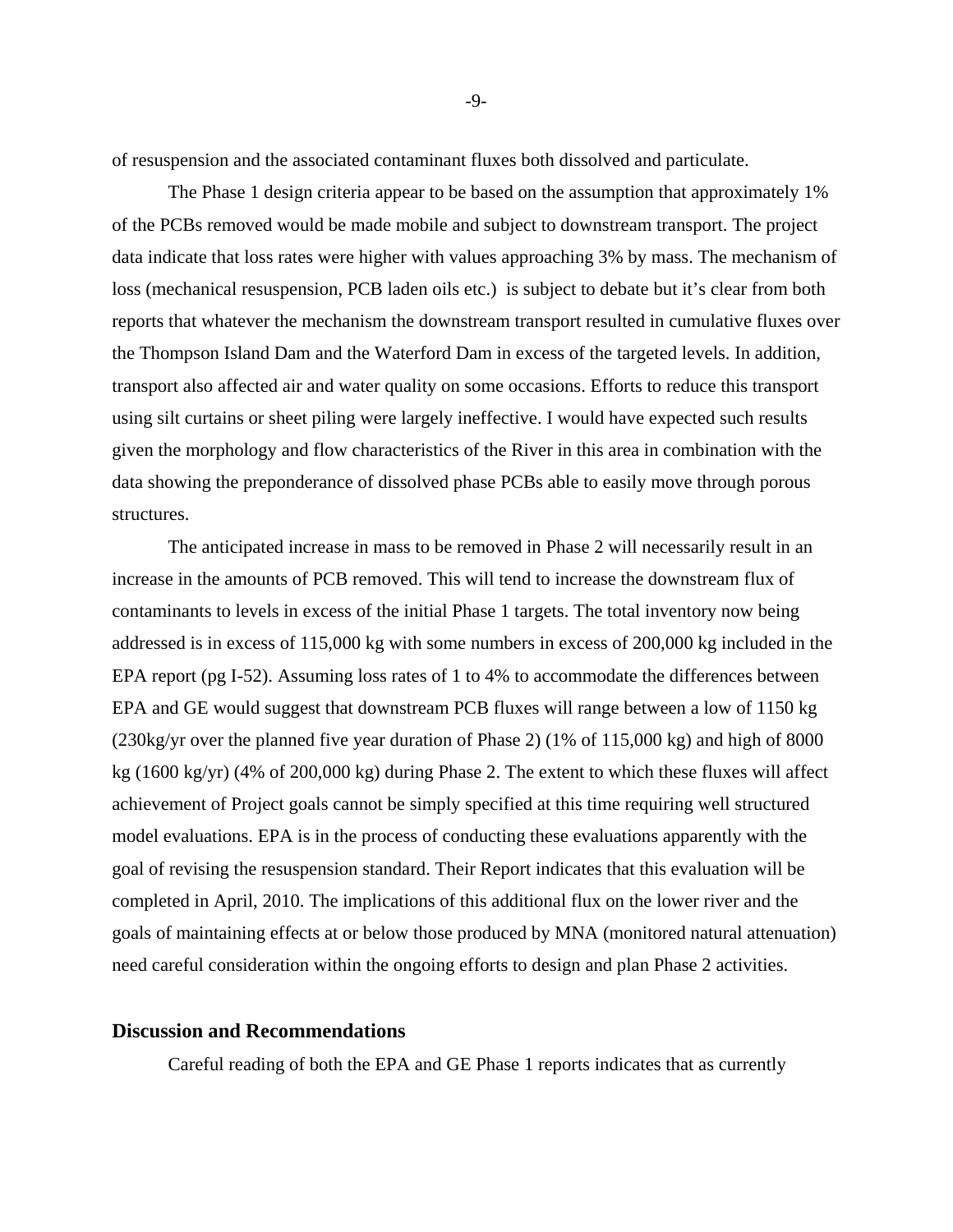structured the Engineering Performance Standards were not consistently and simultaneously satisfied within the project as conducted. Of particular concern is the Resuspension Standard intended to control and ultimately limit the bioavailability of PCBs. Satisfaction of the accompanying Performance Standard relating to productivity, to the extent that it was satisfied in Phase 1 (volume/mass rather than area/time), clearly resulted in a downstream flux of contaminant in excess of targeted goals. This is recognized by both EPA and GE. There are many factors responsible for this increased flux including direct dredging activities, complications associated with the presence of "debris", the introduction of PCB laden oils from dredged sediments, the duration of CU exposure, bucket decanting, and agitation of the sediment-water interface resulting from prop wash and/or direct ground contact from the numerous support vessels operating in the vicinity of the dredge. All vary as a function of the amount of material to be dredged and its location. Reviews of these factors provide a basis for the following recommendations.

## **Recommendation #1 - As part of Phase 2 designs initiate a review of the sediment sampling data with particular emphasis on the probe data. Specify additional coring or probing locations following this review**

 The designation of the dredging areas and the associated depth of contamination was based on the results of an intensive sediment sampling program (QEA,2002). Phase 1 results indicate that this designation was often less than accurate due to the combination of the spatial variability of the sediment deposits throughout the project area and sampling limitations caused by the presence of woody debris in the sediment column as well as occasional clay strata and/or ledge. Given these characteristics with spatial scales of variability of less than 50ft it's unlikely that the accuracy will be significantly increased by additional generalized coring. Some few additional cores in selected locations might be of value. To supplement these selective observations additional detailed reviews of the probe data should be conducted particularly at those locations where probe depth of penetration exceeded the core depth. These probe observations have the potential to define sediment column characteristics over the vertical providing indications of the presence or absence of sawdust and chips, sands, silts and ultimately the sediments most probably free of contamination. This effort might begin with an analysis of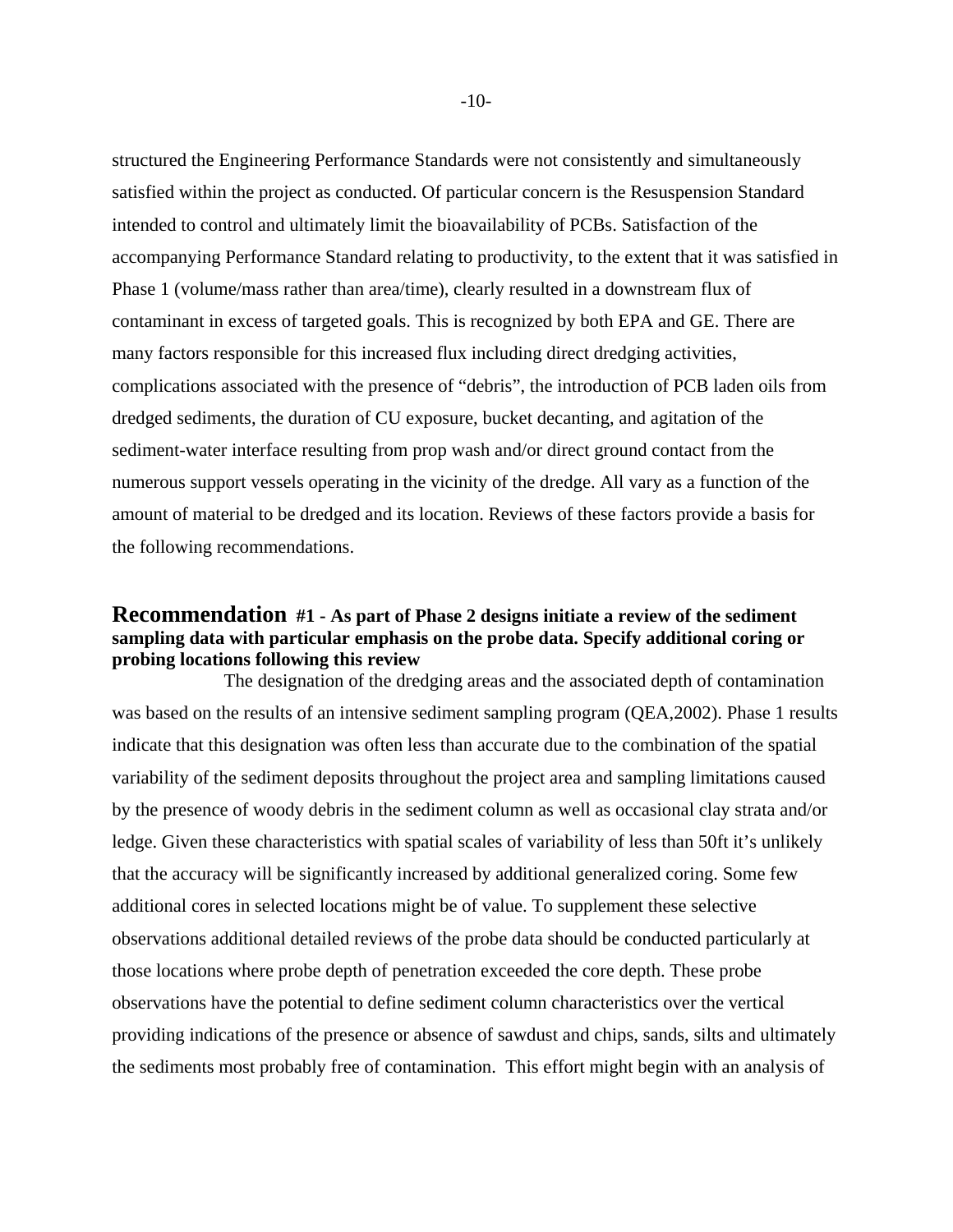the data from the dredged portion of the Phase 1 area to determine whether the incorporation of probe data during initial designs would have improved the probability of reaching "clean" sediments within one or two dredge passes.

# **Recommendation #2 Eliminate "fine grading" in favor of overcuts during each dredge pass**

Recognizing that direct dredging activities represent the single most important factor affecting resuspension and the supply of sediments and PCBs available for downstream transport every effort should be made to limit the number of dredging passes required to achieve target goals. In addition to better initial definition of the depth of contamination this task would benefit from the specification of an overcut of 9 to 18in depending on the degree of confidence of the cores used to designate depth of contamination, as proposed by EPA. This will necessarily increase the volume of sediment to be removed but it should also serve to reduce to some extent the mass of PCB introduced into the water column if it serves to reduce the number of dredge bucket passes needed to complete remediation even if such overcuts result in the removal of some mass of clean sediment. The relationship between dredging effort, resuspension, and contaminant loss suggests that every effort should be made to eliminate "fine grading" activities and/or the removal of thin layers of sediment (3-6in in thickness) from Phase 2. The reduction in inventory contamination does not appear to warrant the flux of resuspended PCBs associated with fine grading.

 In addition to the overcut and the elimination of "fine grading", minimization of dredging activity will benefit from the EPA proposed revisions in post-dredging core analysis. The analysis of the entire length of the cores taken to assess residuals (~24in), rather than simply the upper 6in, in order to detail inventory and the associated additional dredging requirements clearly has the potential to reduce the need for multiple additional passes to achieve target levels. Here again such analysis will also benefit from coincident mechanical probing to detail sediment column characteristics in the vicinity of the core location.

# **Recommendation #3 Consider alternative dredge buckets and/or the use of closure sensors on the clamshell buckets for use in sediments containing a high fraction of woody debris**

-11-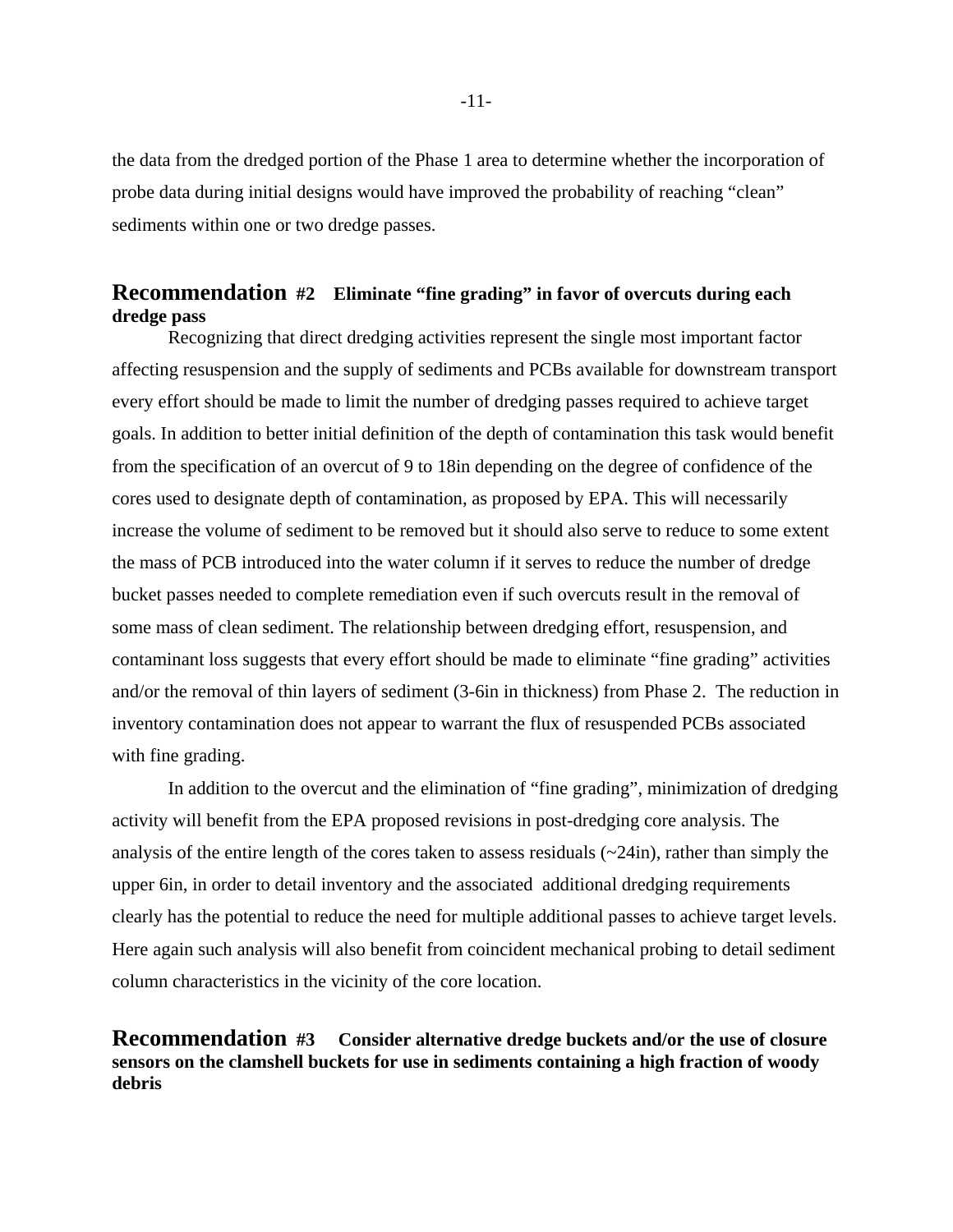The matter of debris will continue to some extent to affect dredging operations throughout the project area. The settlement of water logged wood fragments and tree limbs as well as the variety of residential debris (e.g. shopping carts) is characteristic of an inland water way. Hopefully the influence of such debris, and in particular the remnants of the Niagara-Mohawk dam deposit, over the vertical will decrease with distance downstream. The experience of Phase 1 indicates that the presence of debris must be taken into account in the selection of the dredging equipment for Phase 2. The buckets used in Phase 1 seemingly did an acceptable job in the removal of large debris. Smaller debris remained a problem and was observed to often impede bucket closure sufficient to allow drainage of overlying waters and the loss of some fraction of the dredged sediment. If smaller fragments of wood debris, including sawdust, continue to regularly impede bucket closure sufficient to cause sediment loss during bucket ascent consideration should be given to the addition of a rugged bucket sensor to provide the operator with an indication of the degree of closure prior to removing the bucket from the bottom. Such sensors are routinely used in areas of New York Harbor (see e.g. U.S. Army Corps of Engineers NY/NJ Harbor Deepening Project specifications for Contract Area S-NB-1 (Section 02900 para.6.3c)). This would provide an opportunity for additional closure prior to retrieval and or the slowing of ascent if the sensor indicates less than complete closure. In addition, alternatives to the clamshell bucket such as covered excavators should be evaluated to see if they may be less subject to debris interference. These factors should be considered in the contract bid process with bucket evaluations being conducted over the next year preceding the initiation of Phase 2 and/or during the non dredging periods of the following years.

## **Recommendation #4 Add a surface sorbent mat to the containment booms adjoining the operating dredge to intercept oil slicks as they occur**

 The extent to which "oil sheens" serve as a source of PCBs to the downstream is difficult to assess from the information provided in the two reports. EPA believes them to be significant while GE presents data showing no correlation between the occurrence of sheens and the flux of PCBs over the Thompson Island Dam. In addition GE logs show minimal occurrence of surface oils in the sediment coring program and at the sediment processing facility. The presence of oils - floating- following sediment disturbance is not at all unusual in many riverine and estuarine

-12-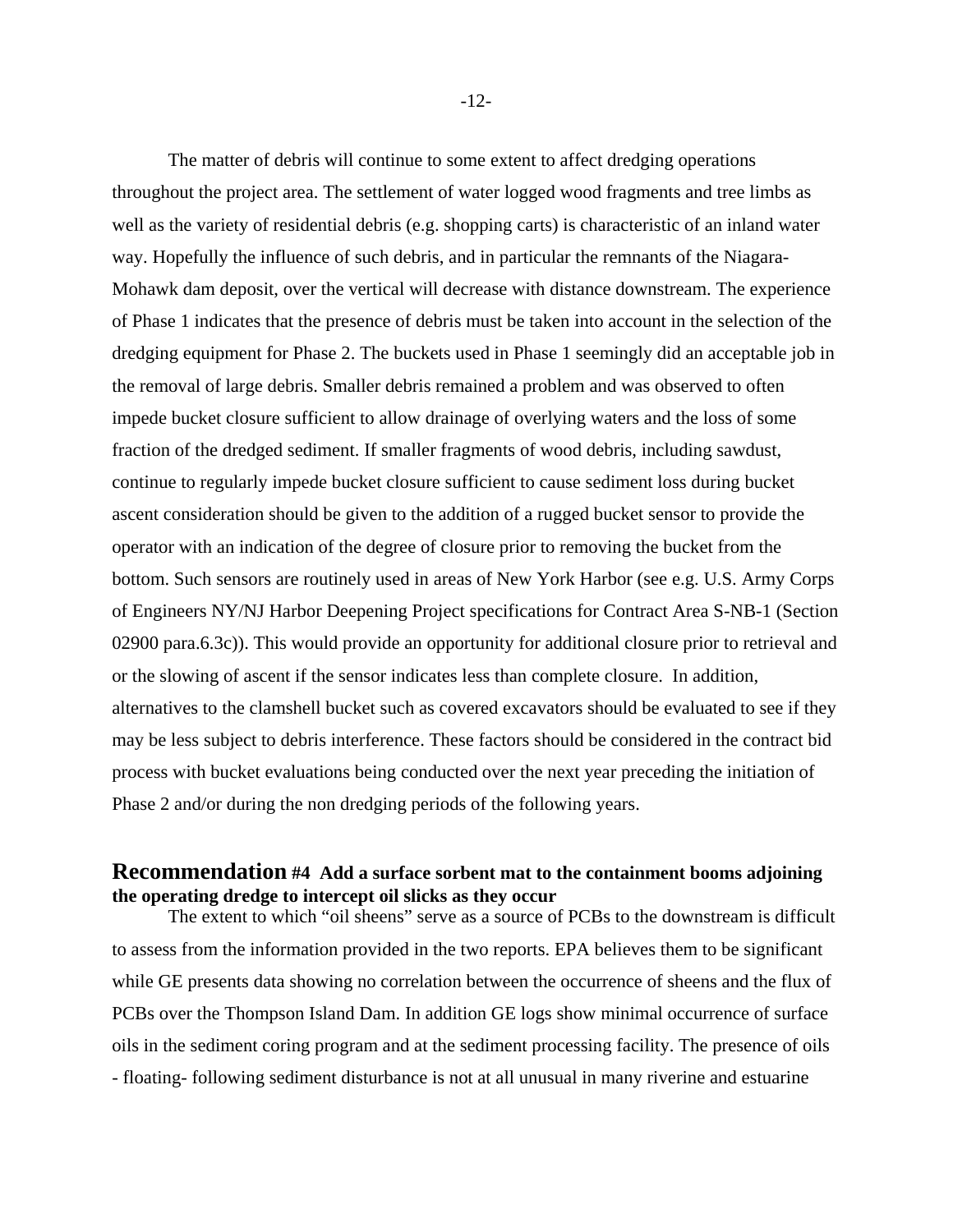areas. A variety of natural organic oils and residual man-made hydrocarbon product may be sequestered in the sediment column. Dredging frees these materials to float to the surface. It seems likely that these are the products producing the observed sheens. As they pass through the sediment and water column they may acquire a burden of PCB laden sediment which results in the finite concentrations in subsequent bulk analysis of the oil. It seems unlikely that these sheens are representative of non aqueous phase liquids due to density considerations and as a result they will probably display relatively low concentrations and, due to near mono-molecular thickness as evidenced by the optical diffraction, contain a relatively small mass of contaminant. Despite these characteristics the placement of a sorbent mat on the containment boom that is shown in many photos to be in-place along the downstream edge of the dredge area should be considered. It may at once provide a relatively low cost means to trap additional PCBs and remove a bit of the downstream flux. Careful analyses of the mat contents would also serve to define the character and source of PCBs in the sheens.

## **Recommendation #6 - Consider incorporation of selected hydraulic dredging during Phase 2 using a combination dredge and purpose built barge equipped with water processing capabilities.**

 Shallow water depths limited access to many of the CUs in Phase 1. This required some amount of access dredging and affected the type of hopper barge being used and the exchange of these barges at the dredging site. The combination affected both resuspension and productivity. It seems possible to reduce the effect of these conditions by the use of larger-shallow draftbarges specially constructed for use in this area in combination with selective use of a hydraulic dredge.

 It is my understanding that hydraulic dredging was considered early in the project but rejected due to need to pump sediments and water over long distances to the processing plant as well as the possibility that debris would affect dredge efficiency and operation. Assuming that the debris problems are surmounted it seems possible to construct a modified hopper dredge consisting of a dredge (cutter head) and pipeline passing materials to a relatively large deck barge located in deeper water. This barge would have water treatment capabilities to allow filtration of supernatant water prior to its return to the river. Such barge mounted filtration has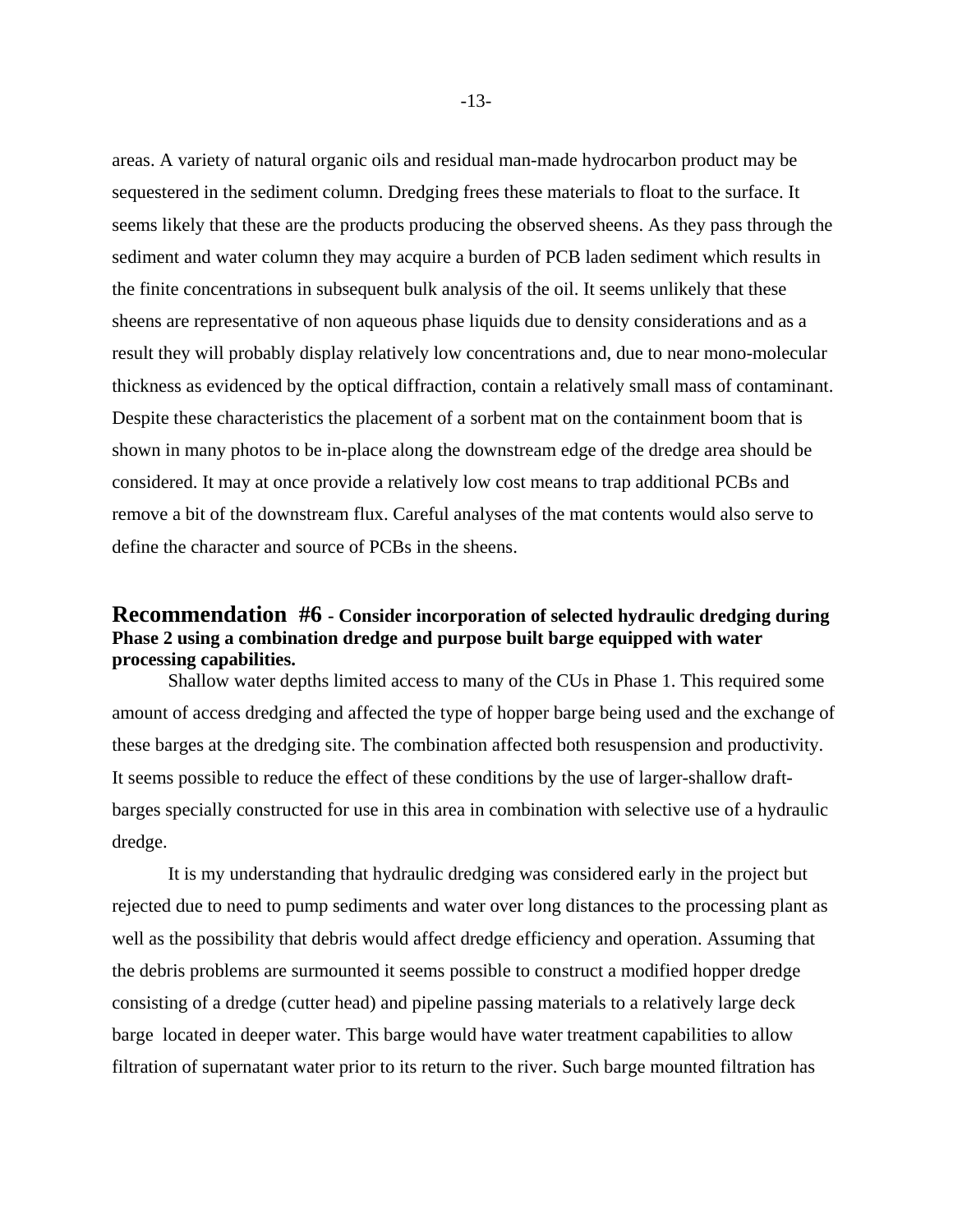been used successfully at other dredge sites (C.F. Bean Dredging Incorporated). This combination could at once minimize the need for access dredging in the shallow water areas while reducing the number of barge transits with their associated prop wash. At the very least consideration should be given to the replacement of some number of the hopper barges by project specific shallow draft, large volume, deck barges taking full advantage of the 45ft beam available within Lock 7. The availability of such barges would benefit the project in terms of both resuspension and production whether mechanical or hydraulic techniques were ultimately selected.

## **Recommendation #7 - Eliminate decanting to the extent possible**

 The use of the recommended hydraulic techniques and/or the large volume shallow draft barges would, in addition to reducing the potential for sediment resuspension in shallow waters due to access dredging and prop wash, reduce the need for bucket decanting either incidental or intentional from ascending buckets or the supporting mini-hopper barges. Such decanting has the potential to introduce sediments and associated PCBs and independent of the barge in use should be reduced to the extent possible.

# **Recommendation #8 Recognize that consistent and simultaneous satisfaction of the Engineering Performance Standards will most likely require an extension of project duration**

 The recommended modifications including the general improvement in the definition of the depth of contamination, overcuts, and some modification in dredging methodology will in addition to reducing resuspension aid in the achievement of the residuals standard. During Phase 1 the need for multiple dredging passes to meet the target remediation goals resulted in additional downstream PCB flux and effectively set the residual standard in opposition to the resuspension standard. The extent to which this conflict can be resolved will be difficult to quantitatively define until completion of the EPA modeling intended to define the acceptable downstream target PCB flux -i.e. the resuspension standard. Even without this value however, it would seem wise to make every effort to reduce downstream flux. Both EPA and GE appear to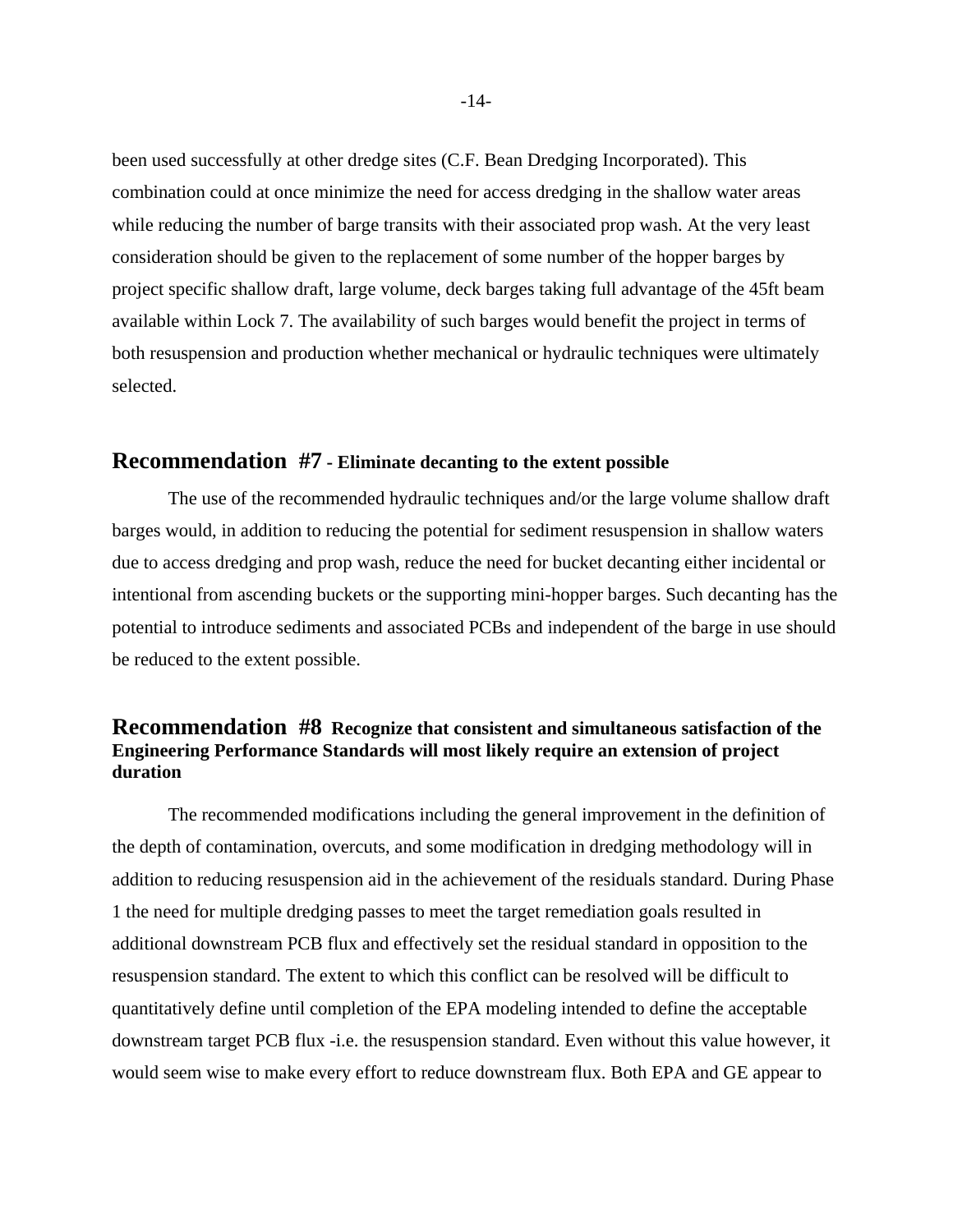be sensitive to this need.

 Both the resuspension and residual standards affect the productivity standard. With an evident relationship between the mass of sediment being disturbed and the coincident downstream flux of PCBs, it's clear that efforts to reduce this flux tend to involve some reduction in productivity. Such reductions may make it difficult if not impossible to complete the required Phase 2 dredging in the desired 5 years given the unexpectedly large mass of PCBs to be removed. The modification proposed by EPA giving them discretion to extend project duration to six years appears a reasonable place to start. Add to this the recognized need for continual evaluation of project success in meeting the Performance Standards and the hope that this will be done collaboratively and there seems a possibility that the EPSs can be satisfied consistently and simultaneously. The extent to which this goal is achievable however, very much depends on the yet to be calculated downstream flux criteria.

# **Recommendation #9 Consider eliminating most near-field sampling of TSS and turbidity as well as all heavy metals sampling, near and far-field.**

 Complementing all aspects of the remedial phase of this project is the intensive monitoring program consisting of both near-field observations in the vicinity of the dredge and more distant far-field measurements at points more than 1mi downstream of the dredging operation. Reviews of the variety of these data provided in the EPA and GE reports indicate that several of the protocols could be modified without loss of value. In particular there appears to be no convincing need for the heavy metals analyses as well as the extensive sampling of water column concentrations of suspended solids (TSS) and/or turbidity in the areas adjoining the dredge. In general, these observations showed minimal increases in TSS concentrations suggesting that the dredge induced plume by-passed the sampling point. Again this is a matter of spatial and temporal variability often making it difficult to find and coincidentally sample the plume. Since these data are difficult to obtain and seem to have little place in overall project management consideration should be given to their elimination. The associated reduction in vessels operating in the area and the effects of their prop wash appears to be of more value than the observations. Near field compliance does not seem to be an issue that will be of any

-15-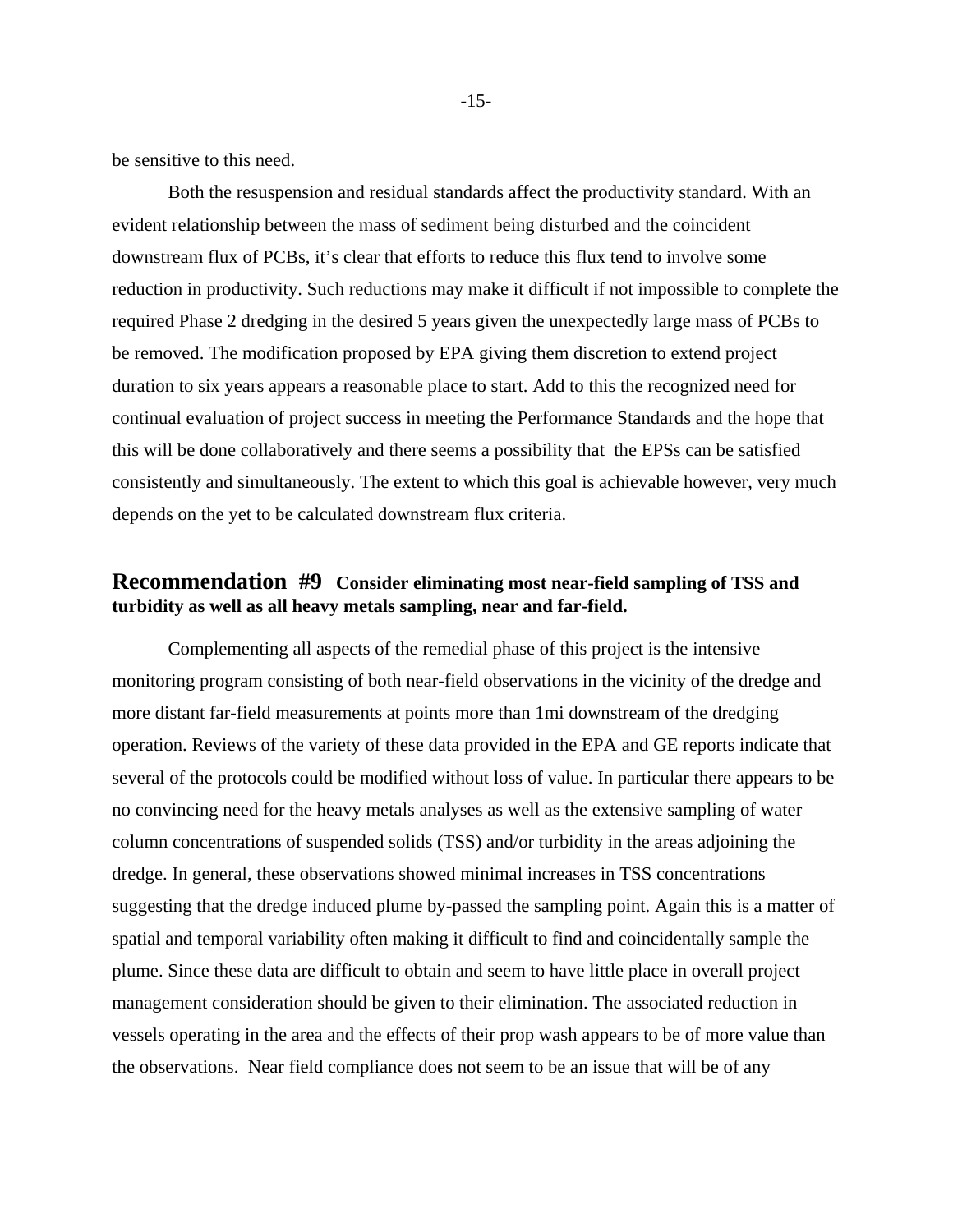consequence except when dealing with human health standards-air quality, noise, light and this latter sampling will continue. It is the downstream fluxes that warrant attention. Care in sampling at the first far-field station will ensure accurate initialization of factors affecting the downstream. There was no indication in Phase 1 that near-field sampling, as designed- would assist in this effort. It seems that emphasis through all of this should be placed on the fact that the effort is removing a very large mass of this contaminant of concern.

# **Recommendation # 10 Conduct differential bathymetric surveys of areas capped during Phase 1 to assess stability**

 It is anticipated that capping will be considered only after every practicable effort is made to achieve the remedial targets and not as a means of closure to satisfy project schedules. Nonetheless even such narrowly tailored use of caps should raise concerns regarding stability and the extent to which capping may limit future uses of the capped portions of the river. The EPA recommendation that capping within navigational channels be avoided if possible and come no higher than 14ft below surface if it is not seems reasonable. Such consideration with specified depths might also be added for areas that might in the future be considered for waterfront recreational or commercial operations such as marinas or docks. Local planning authorities should be invited to discuss their plans. The stability of caps in all areas warrants careful evaluation. Neither the EPA nor the GE report discussed this matter in any detail. It would be well to more carefully specify stability criteria used in the selection of the cap material (there are a variety of types specified for selected conditions) and the elevations of the cap surface relative to existing and pre-project contours. Requirements detailing post-project monitoring of cap stability should also be clearly specified. There is, for example no indication that the caps placed last fall are being monitored for stability. High resolution bathymetric surveys of these areas should be conducted on several occasions over the next year. The results of these surveys should be incorporated in Phase 2 designs to maximize cap stability under a wide range of flow conditions. This should be considered a factor essential to the long term success of this project.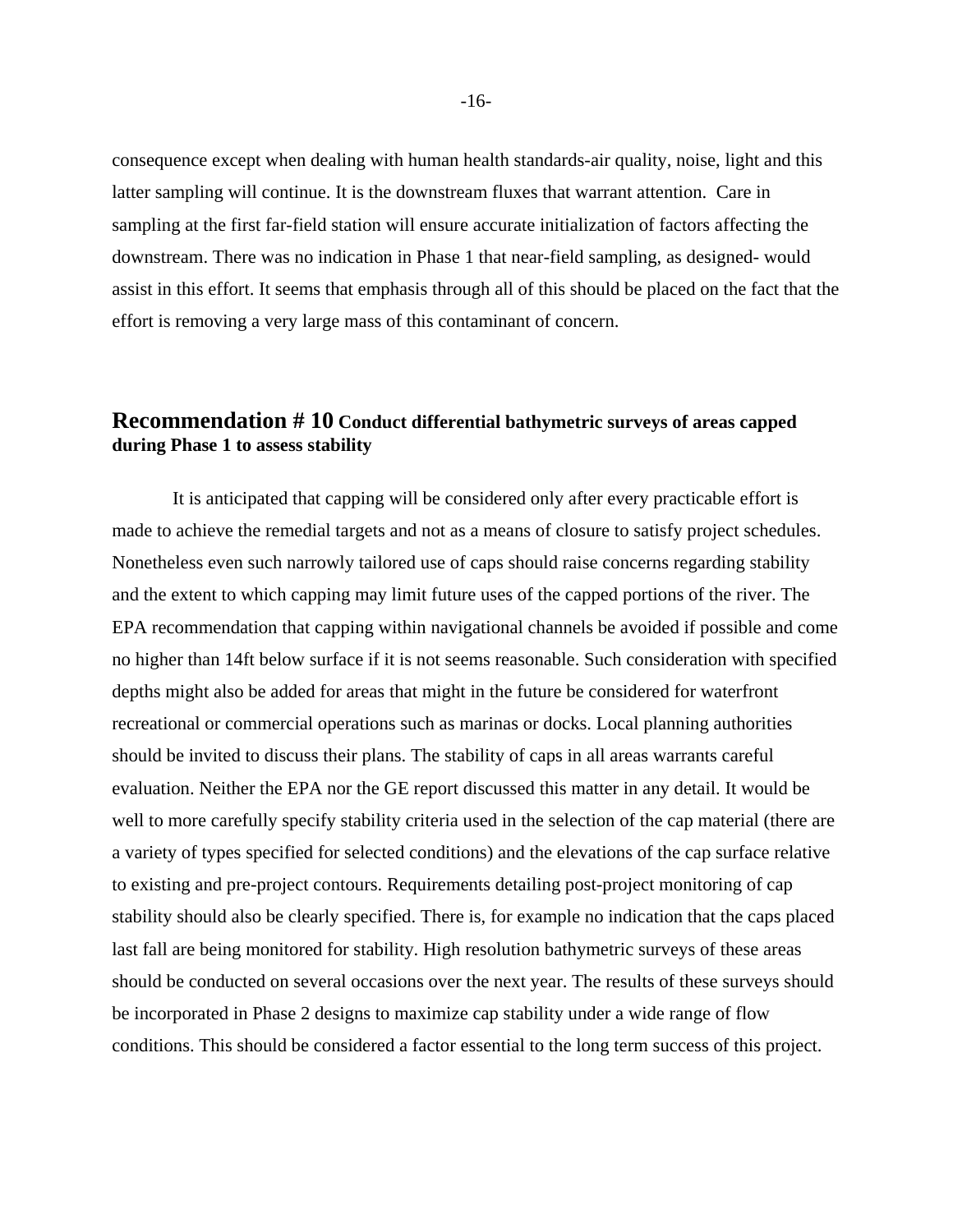# **Conclusion**

 The Phase 1 reports provide clear indication of the overall success of the effort. A significant mass of contaminated sediment was removed while many lessons were learned that will benefit Phase 2. While still dependent on the results of the ongoing EPA efforts to specify the resuspension standard there does not appear to be any inherent reason why, with some work and accommodation by all parties, the EPSs cannot be consistently and simultaneously satisfied in Phase 2.

#### **References**

- Baker,J.E.,Bohlen,W.F.,Bopp,R.,Brownawell,B.,Collier,T.K.,Farley,K.J.,Geyer,W.G., and R. Nairn 2001 PCBs in the Upper Hudson River:The Science Behind the Dredging Controversy. A White Paper prepared for the Hudson River Foundation, NY,NY. 45pps
- Bohlen,W.F.,Cundy,D.F. and J.M. Tramontano 1978 suspended material distributions in the wake of estuarine channel dredging operations. *Estuarine and Coastal Marine Science*  9:699-711
- Hayes,D.,Borrowman, T., and T. Welp 2000 Near-field turbidity observations during Boston Harbor bucket comparison study. Proceedings of the  $20<sup>th</sup>$  Western Dredging Association Technical Conference. Providence, R.I.
- MPI/TAMS, 2004 Engineering Performance Standards. Statement of the Engineering Performance Standards for Dredging. Prepared for U.S. Army Corps of Engineers, Kansas City District on behalf of the EPA. Malcolm Pirnie Inc. White Plains, NY. TAMS Consultants Inc. Bloomfield, NJ . 5 vols
- QEA 2002 Design Support Sediment Sampling and Analysis Program, Field Sampling Plan. Prepared for the General Electric Company